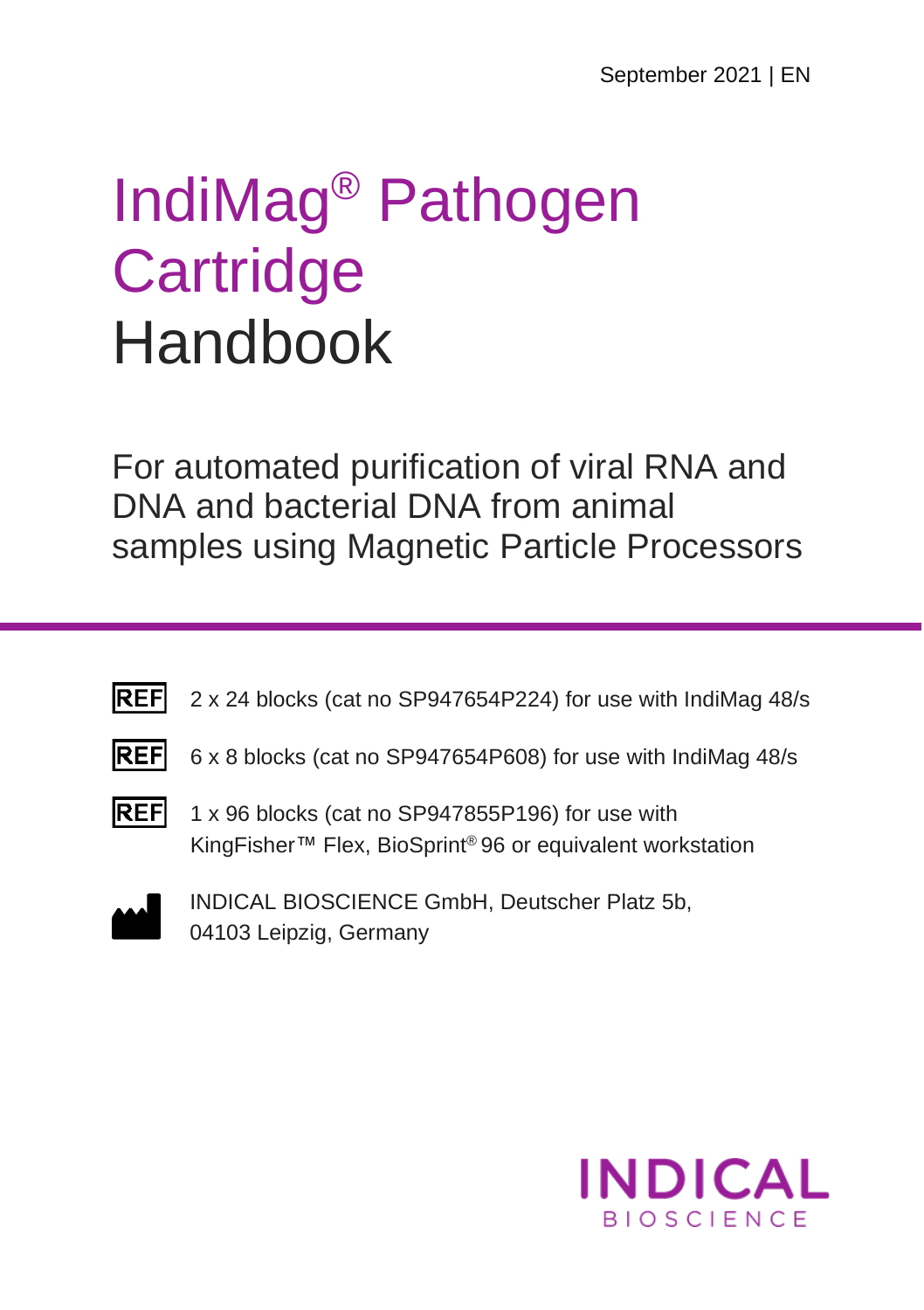# Contents

| Equipment and reagents to be supplied by user  16                       |  |
|-------------------------------------------------------------------------|--|
|                                                                         |  |
|                                                                         |  |
|                                                                         |  |
|                                                                         |  |
|                                                                         |  |
|                                                                         |  |
| Protocol: Purification of pathogen nucleic acids from fluid samples  22 |  |
|                                                                         |  |
|                                                                         |  |
| Procedure for use with IndiMag 48 or IndiMag 48s23                      |  |
| Procedure for use with KingFisher Flex (or similar)25                   |  |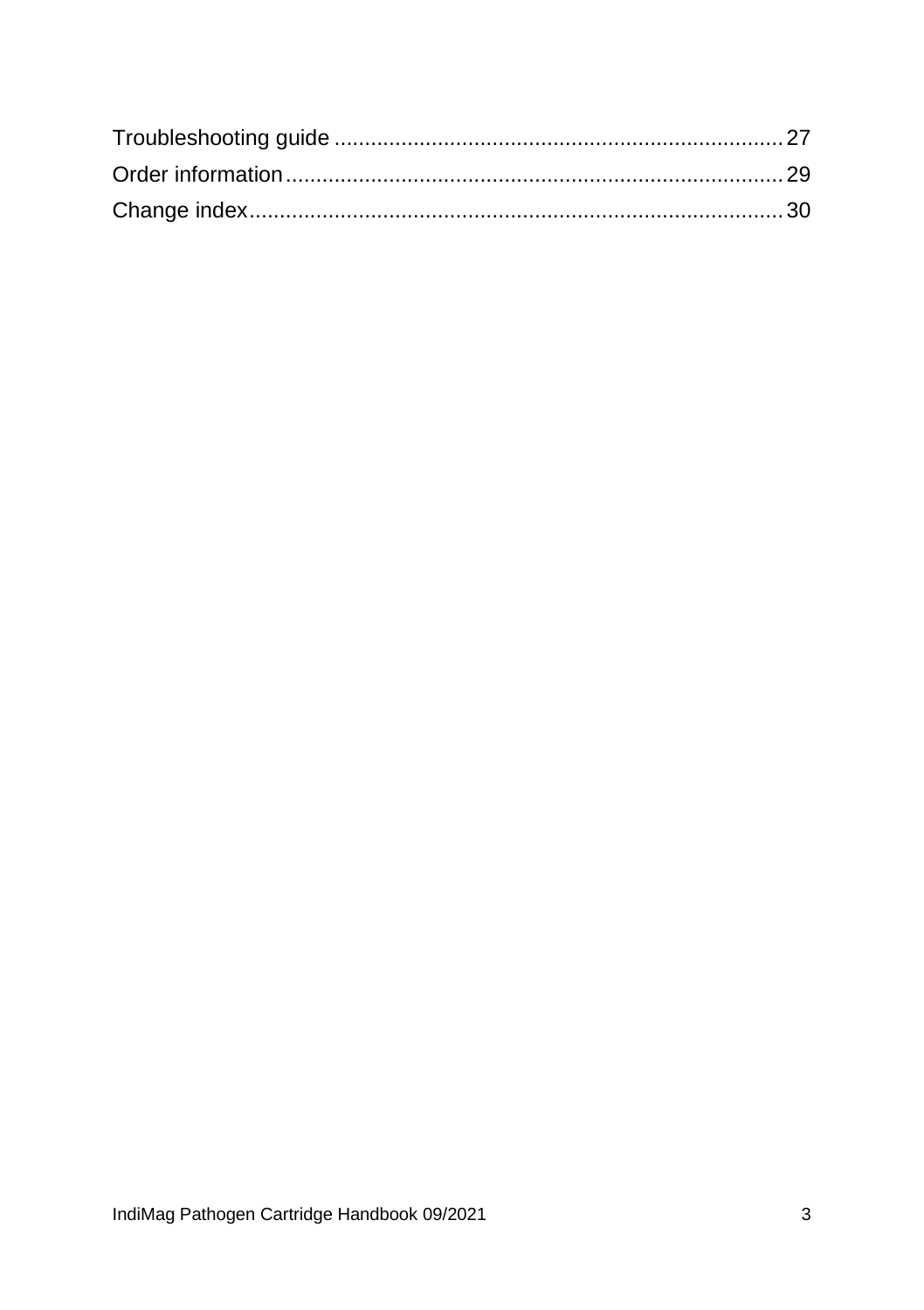# Kit contents

| IndiMag Pathogen<br>Cartridge<br>Cat. no.<br>Number of preps | 48               | SP947654P224 SP947654P608 SP947855P196<br>48 | 96                |
|--------------------------------------------------------------|------------------|----------------------------------------------|-------------------|
| Cartridge <sup>1</sup>                                       | $2 \times 24$    | $6 \times 8$                                 | $5 \times 96^{3}$ |
| Lysis Buffer <sup>2</sup>                                    | $1 \times 24$ ml | $1 \times 24$ ml                             | $1 \times 48$ ml  |
| Rod Cover                                                    | 6 strips         | 6 strips                                     | 1 plate           |
| Quick-Start Protocol<br>(PCard)                              | 1                | 1                                            | 1                 |

**1** CAUTION: Contains a chaotropic salt, ethanol, and sodium azide. Take appropriate laboratory safety measures and wear gloves when handling. Not compatible with disinfectants containing bleach. See page 8 for safety information.

**2** CAUTION: Contains a chaotropic salt and isopropanol. Take appropriate laboratory safety measures and wear gloves when handling. Not compatible with disinfectants containing bleach. See page 8 for safety information.

**3** 1 plate of each: Lysate, Wash Buffer 1, Wash Buffer 2, Wash Buffer 3, Elution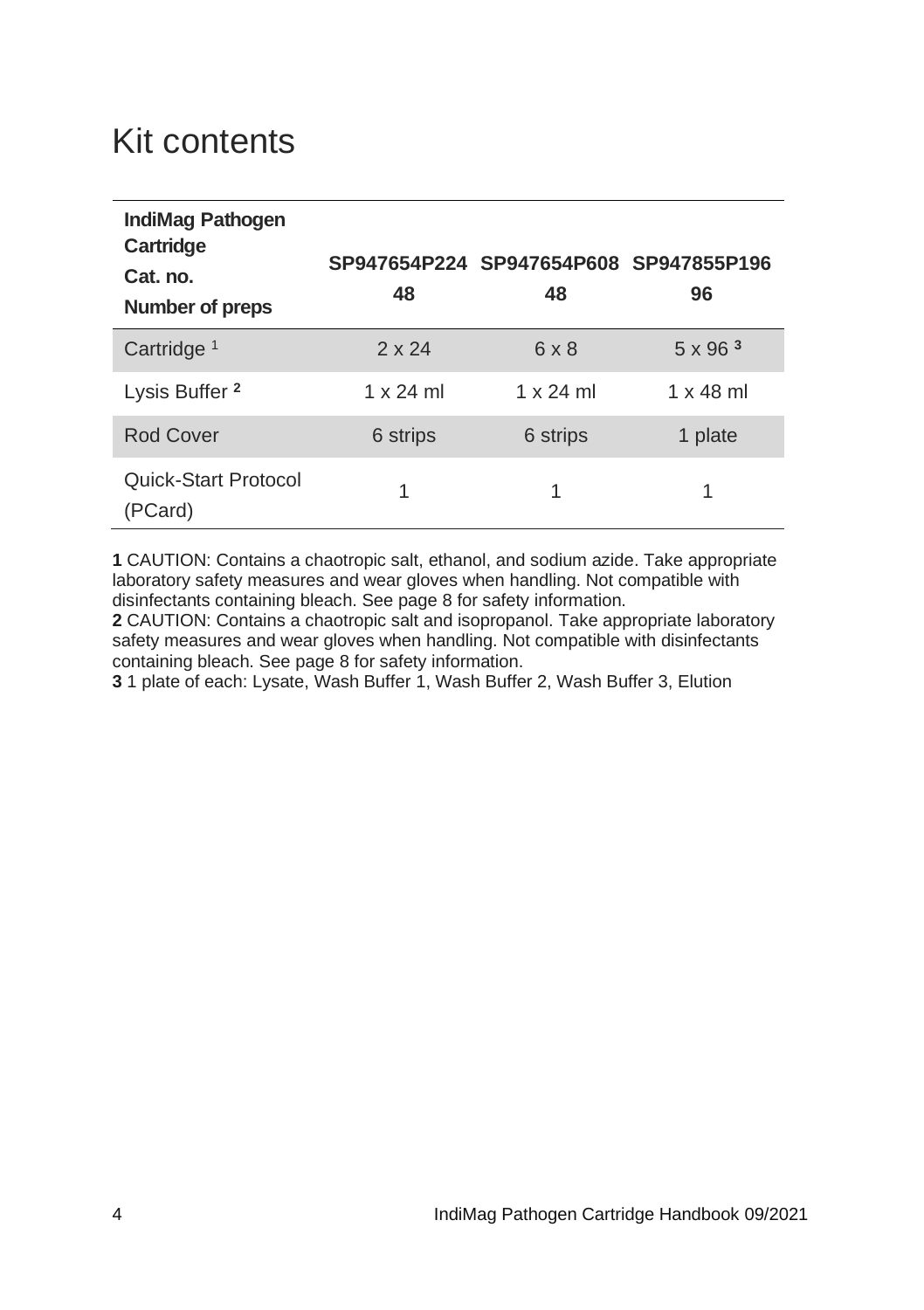# Suitable workstations and protocols

### **Workstations**

The following workstations are suitable when using the IndiMag Pathogen Cartridge:

For use of IndiMag Pathogen IM48 Cartridge

- IndiMag 48
- IndiMag 48s

For use of IndiMag Pathogen KF96 Cartridge

- KingFisher Flex
- KingFisher 96
- BioSprint 96

### Protocols

Please note that the IndiMag 48 and IndiMag 48s are provided with the "Pathogen" protocol being preinstalled.

When using a KingFisher Flex or alternative device, use the appropriate script listed in Table 1 on page 6.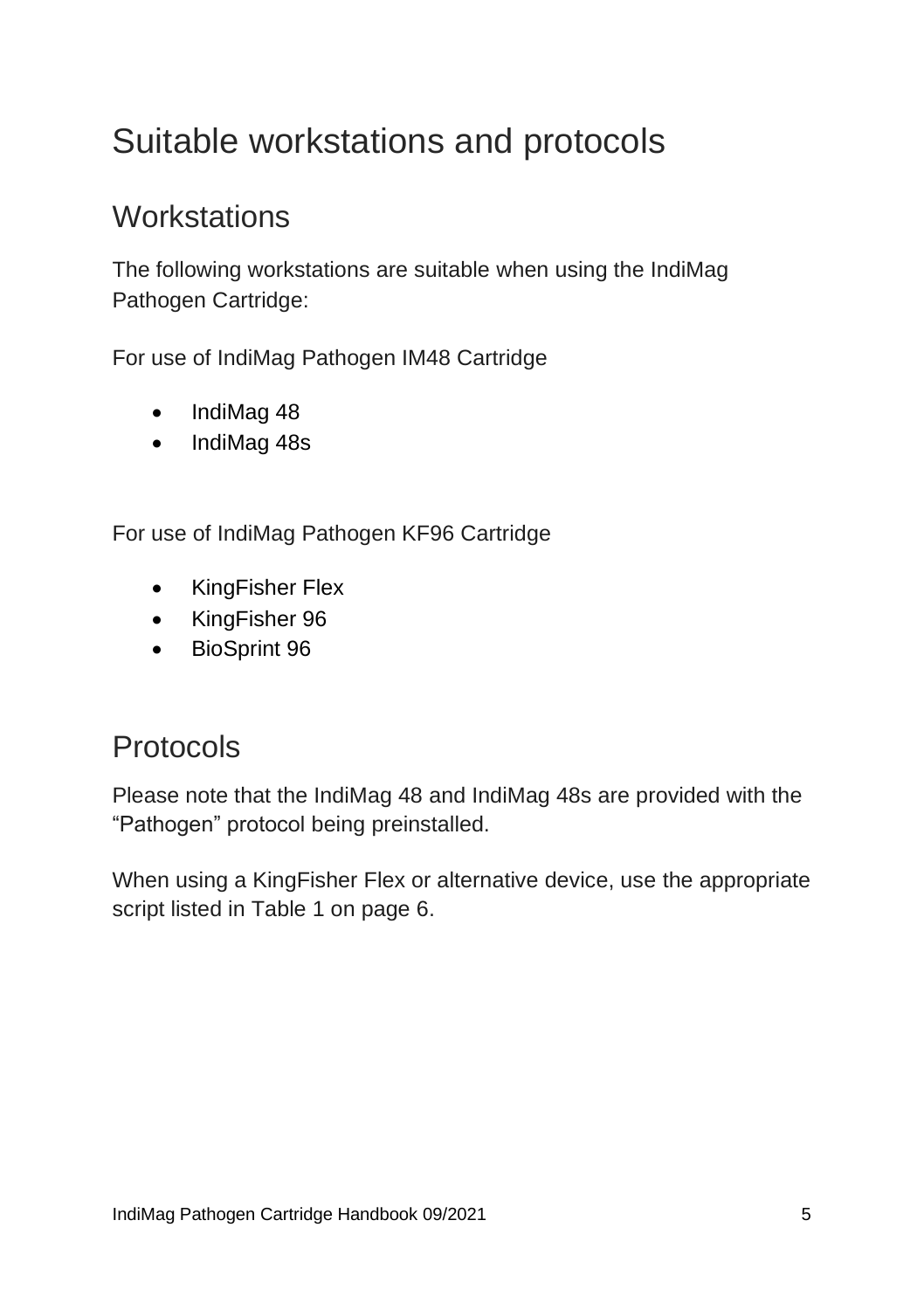| <b>Device</b>          | <b>Software</b>  | <b>Script name</b>             |
|------------------------|------------------|--------------------------------|
| <b>KingFisher Flex</b> | <b>Bindlt</b>    | IndiMag_C_Pathogen_KF_Flex.bdz |
| KingFisher 96          | <b>Bindlt</b>    | IndiMag_C_Pathogen_KF96.bdz    |
| KingFisher 96          | KingFisher       | IndiMag_C_Pathogen_KF96.kf2    |
| BioSprint 96           | <b>BioSprint</b> | IndiMag_C_Pathogen_BS96.kf2    |

**Table 1: Script names depending on devices and software systems used**

For further information or technical questions, please contact our INDICAL Support Team under **support@indical.com**.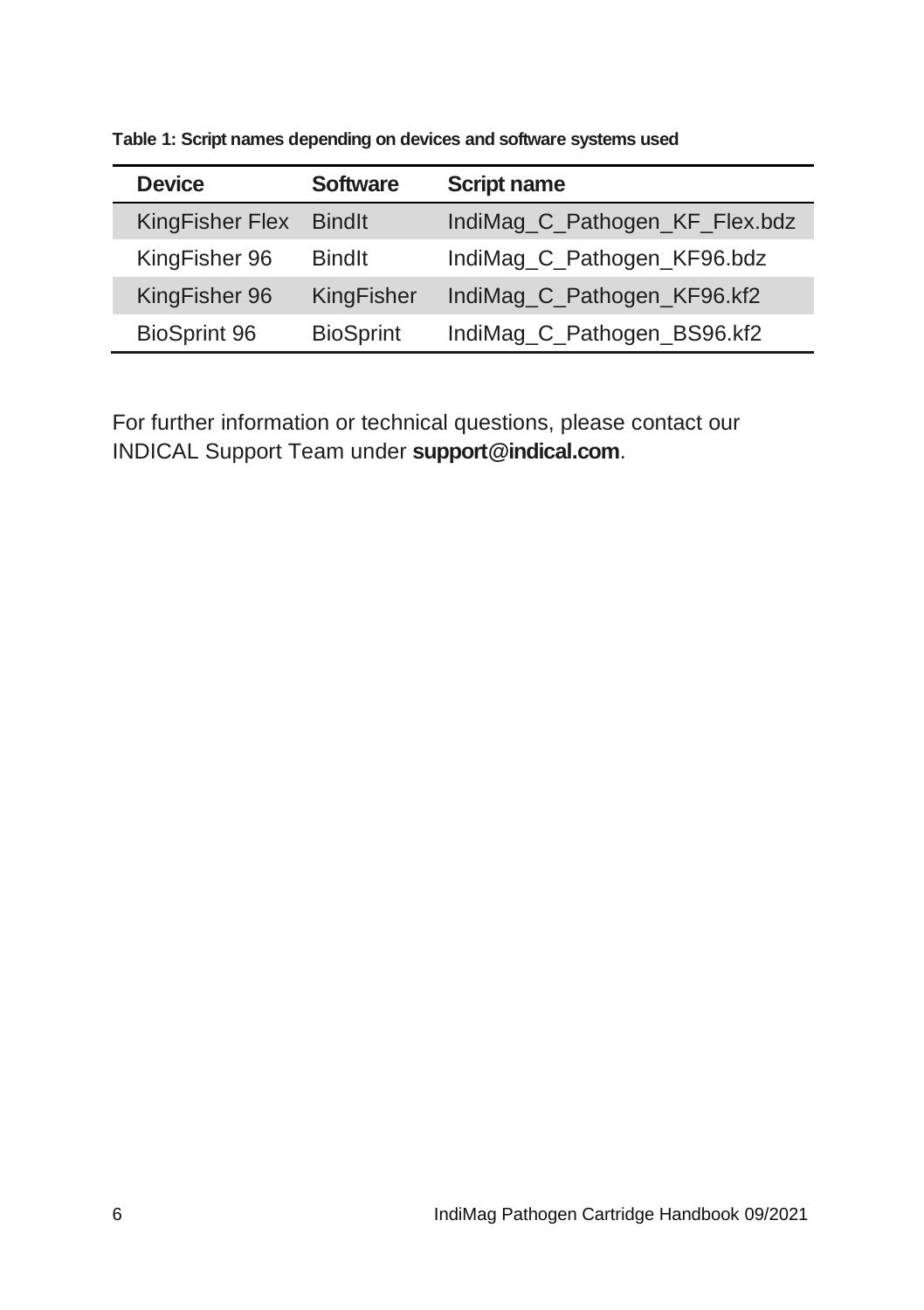# Storage

All buffers and reagents are stable until the expiration date on the kit box at room temperature (15-25ºC) without affecting performance.

## Intended use

The IndiMag Pathogen Cartridge is intended for the automated extraction of pathogen nucleic acids (viral RNA and DNA, and bacterial DNA) from animal whole blood, serum, plasma, other body fluids, swabs, washes, and tissue homogenate using a magnetic particle processor, such as the IndiMag 48/s, KingFisher Flex or equivalent workstation.

For molecular biology applications.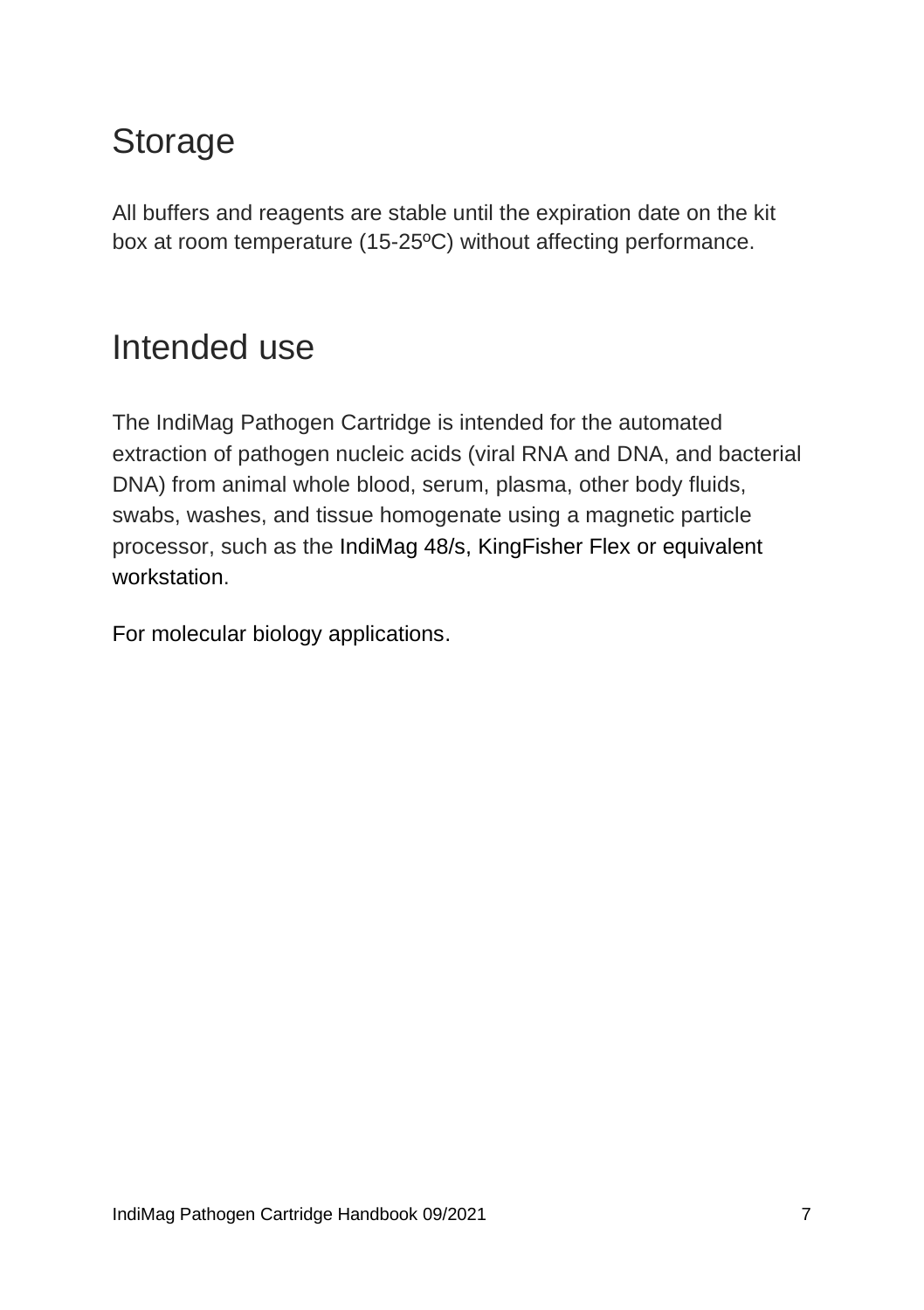# Symbols



# Safety information

When working with chemicals, always wear a suitable lab coat, disposable gloves and protective goggles. For more information, please consult the appropriate safety data sheets (SDSs). These are available from your local sales representative or by Email request under **[compliance@indical.com](mailto:compliance@indical.com)**.



**CAUTION: DO NOT add bleach or acidic solutions directly to the sample preparation waste.**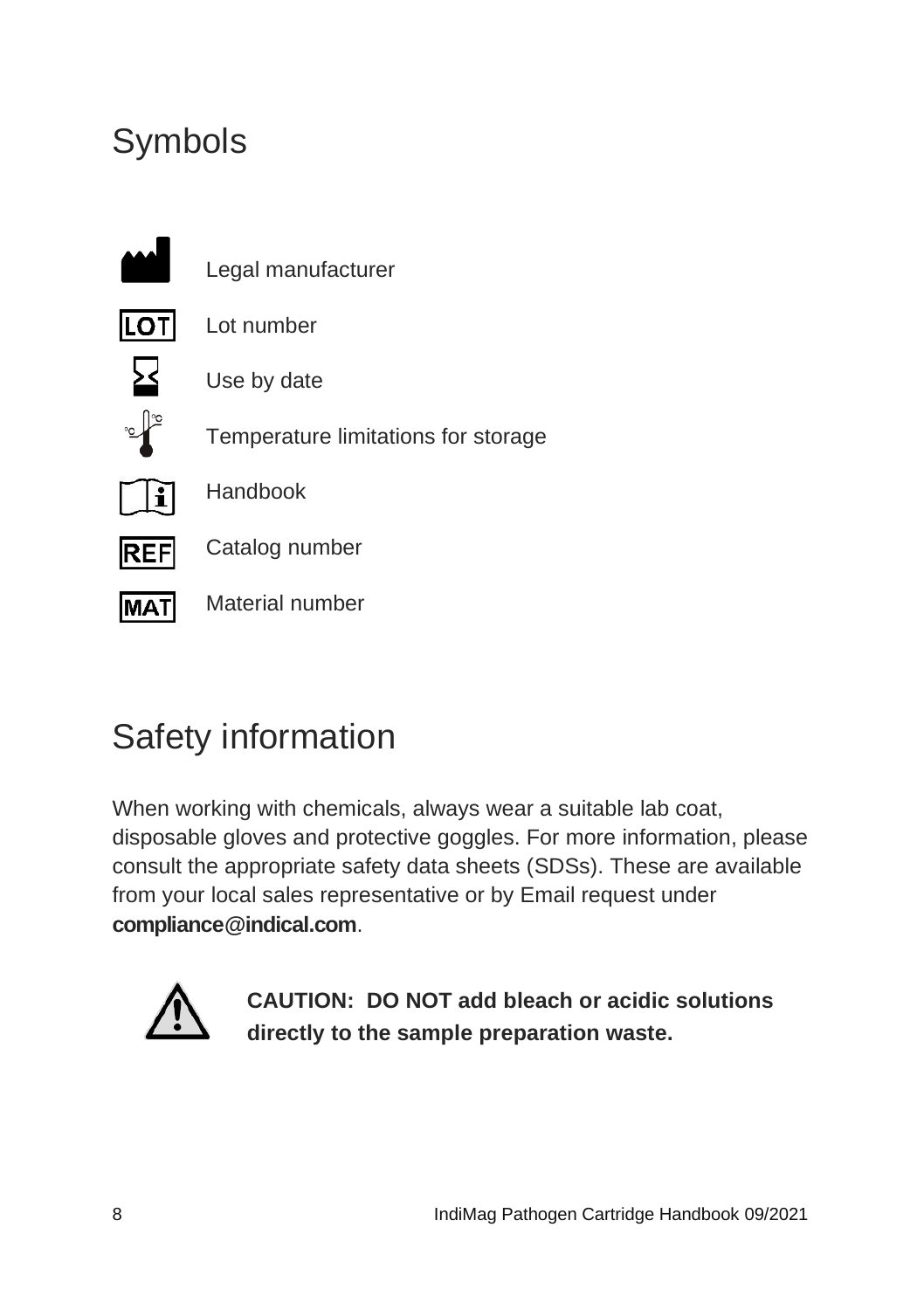The IndiMag Pathogen Cartridge and Lysis Buffer contain guanidine hydrochloride and guanidine thiocyanate, which can form highly reactive compounds if combined with bleach.

If liquid containing these buffers is spilled, clean with suitable laboratory detergent and water. If the spilled liquid contains potentially infectious agents, clean the affected area first with laboratory detergent and water, and then with 1% (v/v) sodium hypochlorite.

### Quality control

In accordance with INDICAL's ISO-certified Quality Management System, each lot of IndiMag Pathogen Cartridge is tested against predetermined specifications to ensure consistent product quality.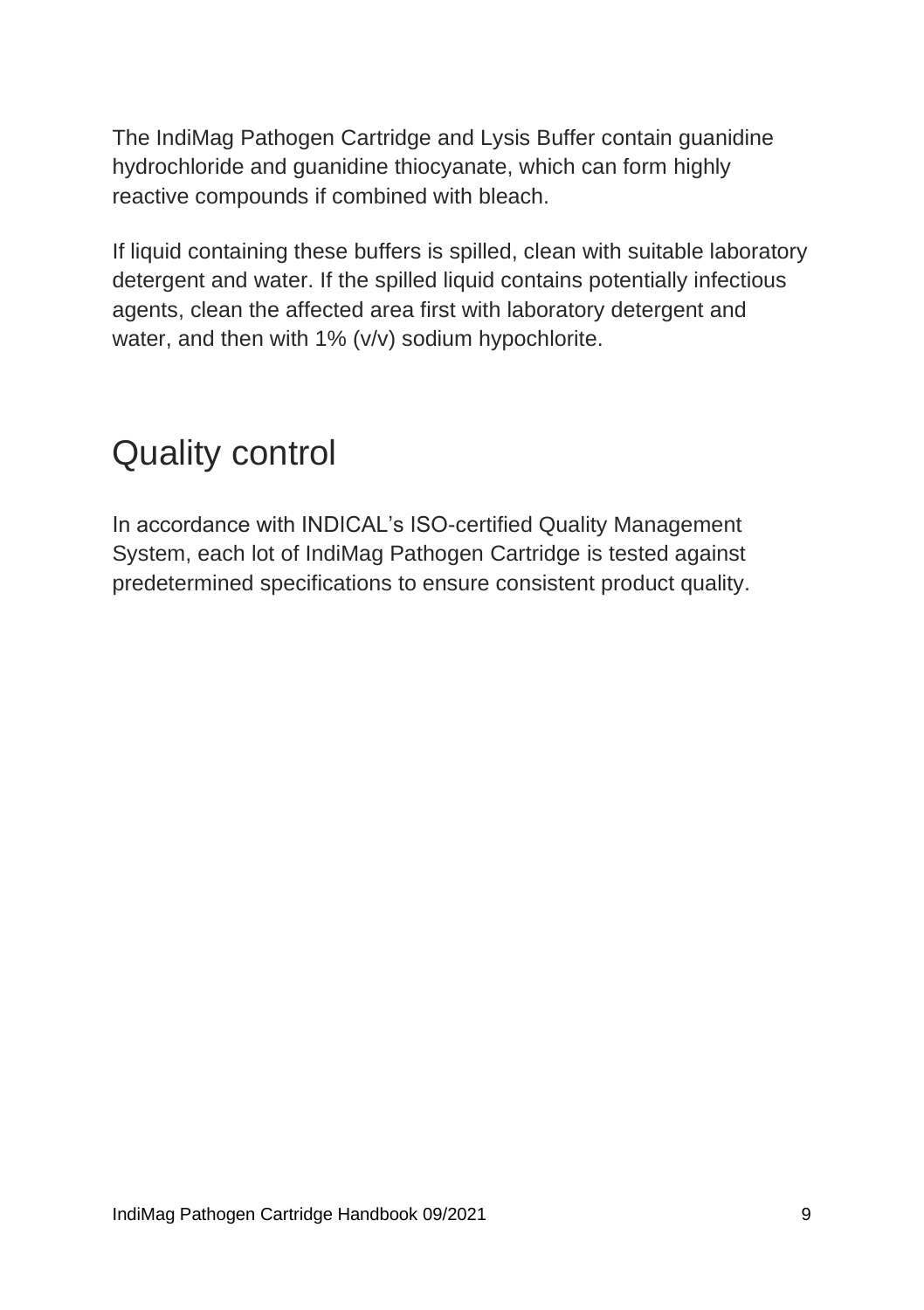# Introduction

Magnetic bead technology enables purification of high-quality nucleic acids that are free of proteins, nucleases, and other impurities. The purified nucleic acids are ready for use in downstream applications, such as amplification or other enzymatic reactions.

The IndiMag Pathogen Cartridge enables the rapid purification of viral RNA and DNA, as well as bacterial DNA, from a broad range of animal sample types (see Table 2 on page 14) using a magnetic particle processor, such as the IndiMag 48/s, KingFisher Flex or equivalent workstation (see "Starting material" on page 17). However, specific combinations of sample types and pathogens should be validated by the user.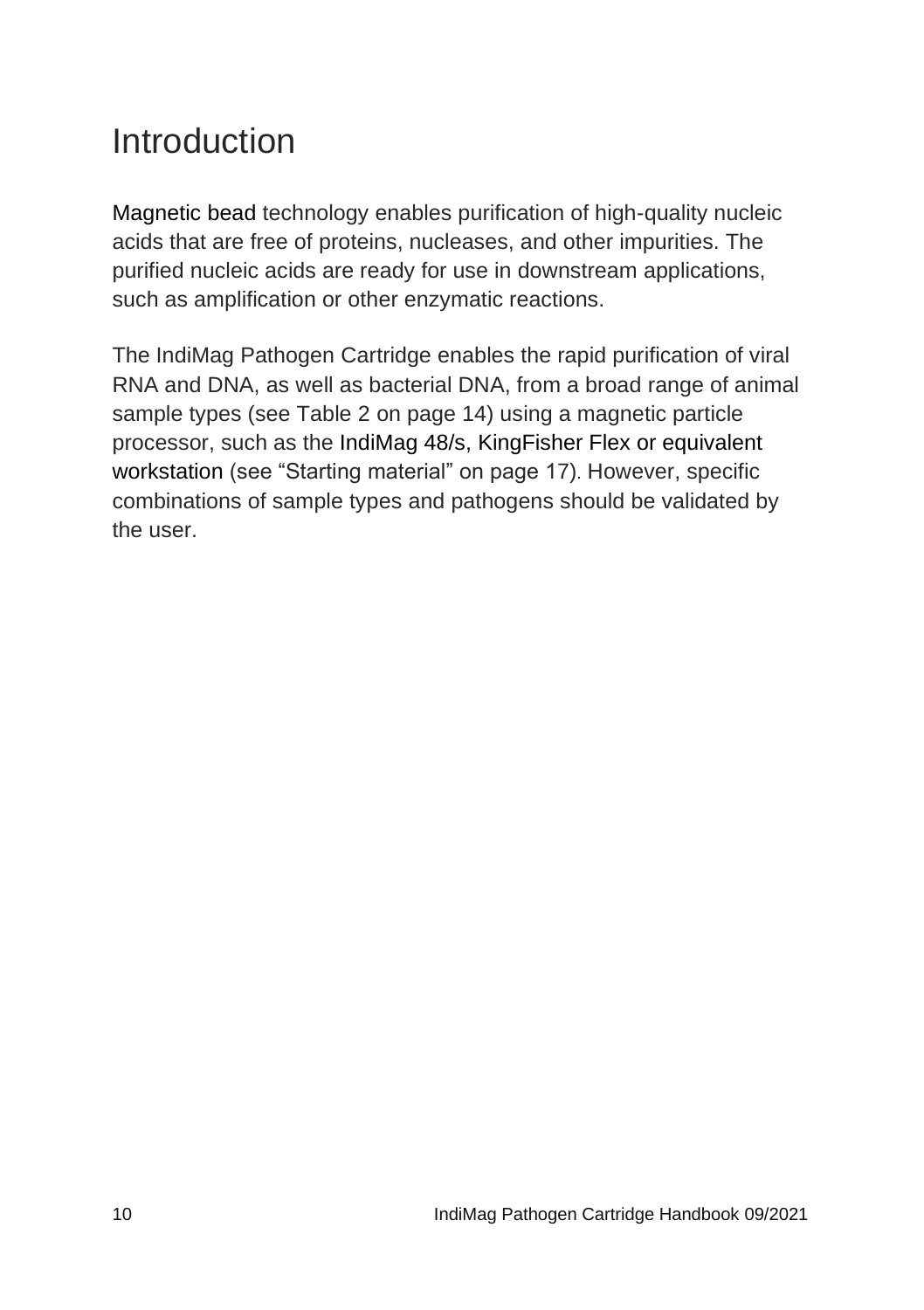# Principle and procedure

The IndiMag Pathogen Cartridge uses MagAttract® magnetic-particle technology for nucleic acid purification. This technology combines the speed and efficiency of silica-based nucleic acid purification with the convenient handling of magnetic particles (Figure 1, page 11).



**Figure 1. Schematic of the magnetic bead principle.** The workstation processes a sample containing magnetic particles, as follows: Step 1) A magnetic rod, protected by a rod cover, enters a well (see well 1 in the figure) containing the sample and attracts the magnetic particles. Step 2) The magnetic rod cover is positioned above another well (see well 2 in the figure) and the magnetic particles are released. Steps 1 and 2 are repeated several times during sample processing.

The purification procedure is designed to ensure convenient, reproducible handling of potentially infectious samples (Figure 2, page 12).

Depending on the starting material, samples can be lysed in a single step in the presence of chaotropic salts and Proteinase K, releasing nucleic acids to bind to the silica surface of the MagAttract magnetic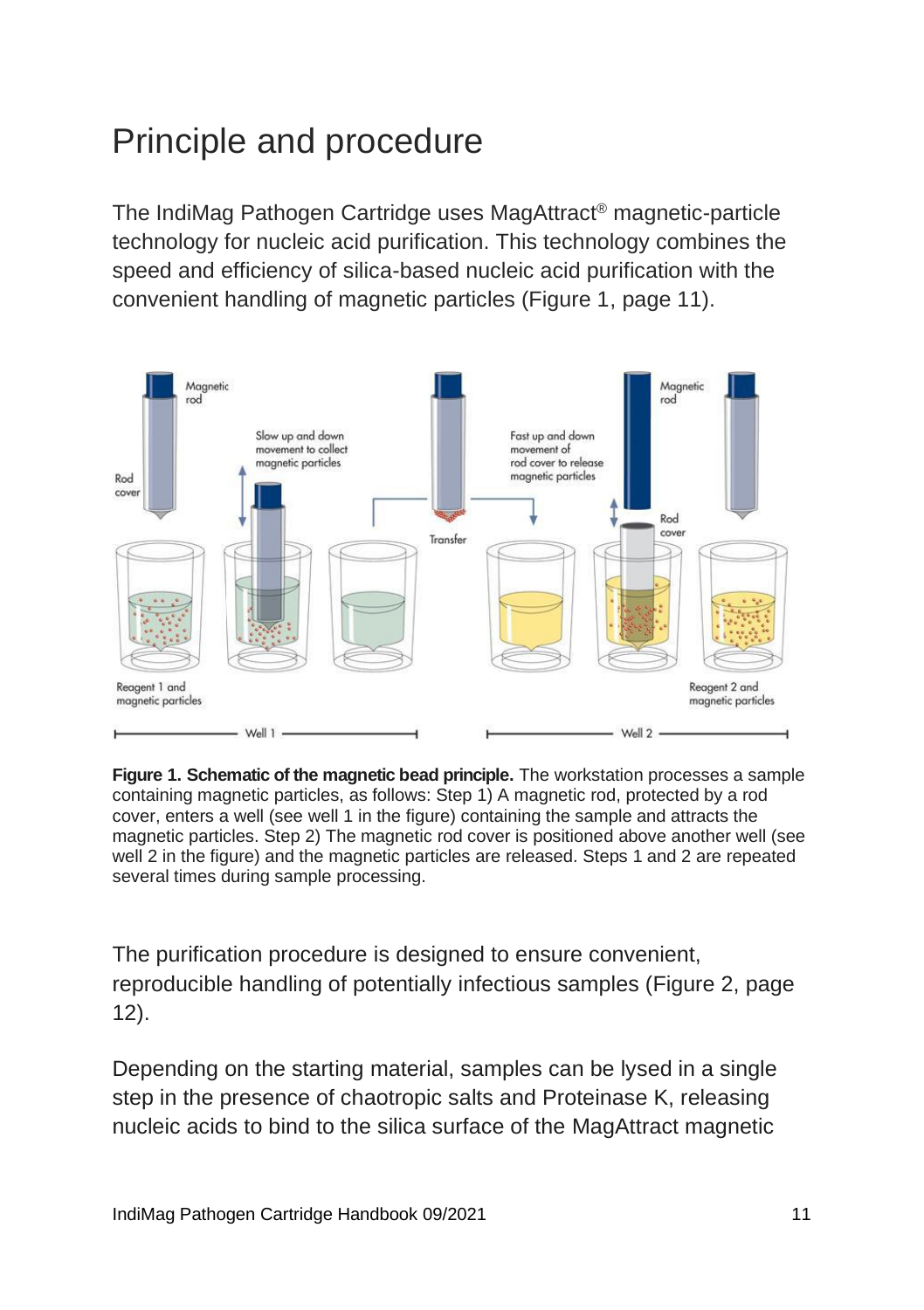particles. DNA and RNA bound to the magnetic particles are then efficiently washed, followed by an air drying step. High-quality nucleic acids are eluted in Buffer AVE. Nucleic acid yields depend on sample type and sample storage.



**Figure 2. Schematic description of protocol steps**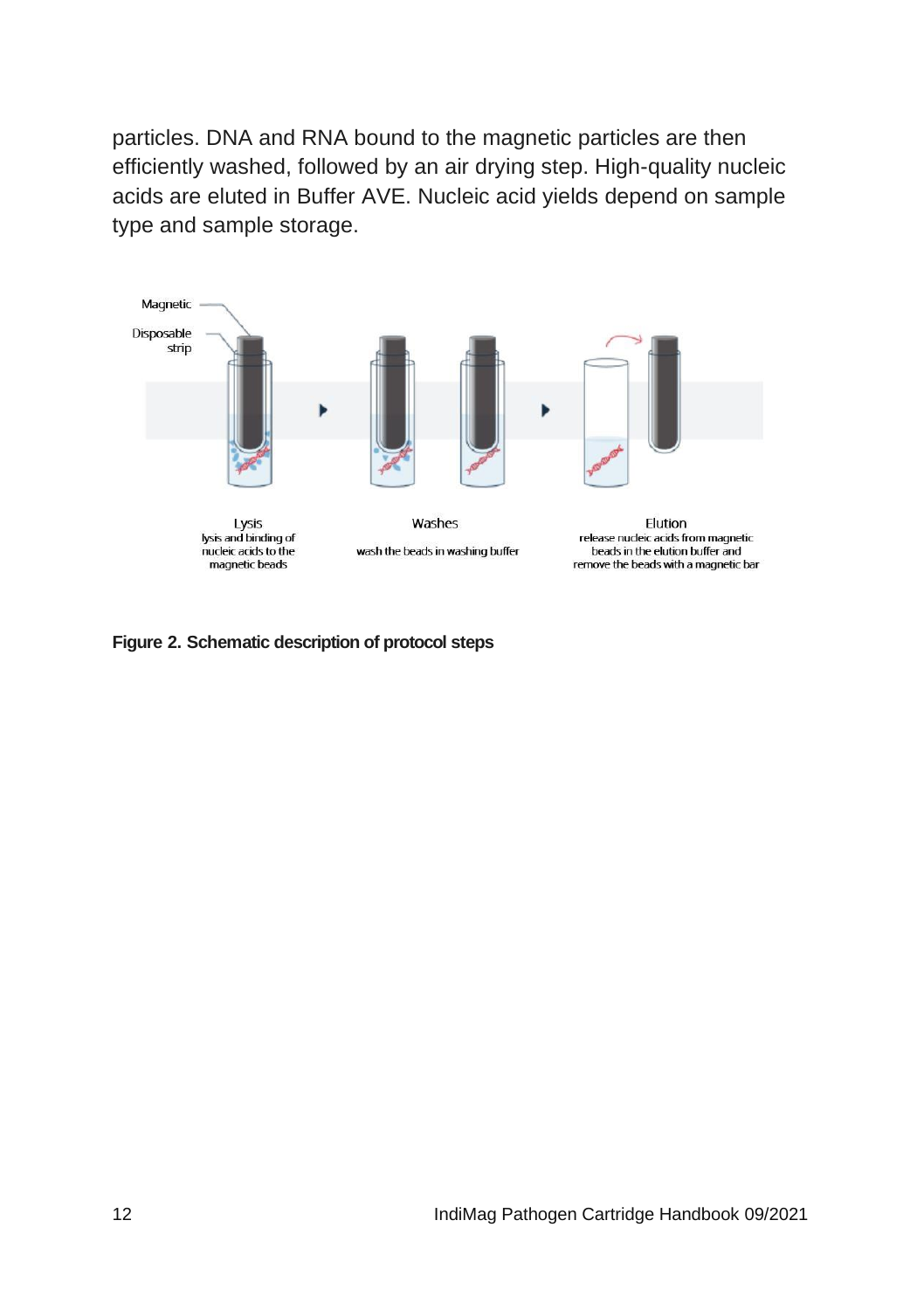# Nucleic acid purification protocol

The "Purification of Pathogen Nucleic acids from Fluid Samples" protocol (page 22) is optimized for purification of viral RNA and DNA, and the DNA of easy-to-lyse bacteria from up to 200 μl of fluid material. Suitable starting materials for **direct processing** using this method include:

- whole blood
- serum
- plasma
- oral fluid
- body cavity fluids (e.g., peritoneal, synovial, cerebrospinal)
- liquid extracts from swabs (e.g., nasal, pharyngeal, and cloacal\* swabs)
- wash fluids (e.g., from bronchoalveolar lavages)
- other fluids, such as urine or feces suspensions\*

For samples that require a pretreatment prior to nucleic acid purification, Table 2 on page 14 provides an overview of which pretreatment protocols are suited to different starting material and pathogen combinations.

Sample purification time is approximately 34 minutes, not including upfront handling steps for centrifugation and pipetting samples and Lysis Buffer.

<sup>\*</sup> The processing of samples with a high inhibitor content, such as urine and feces, may require a reduction in sample input volume or further measurements. For further pretreatment recommendations, contact INDICAL support (**support@indical.com**).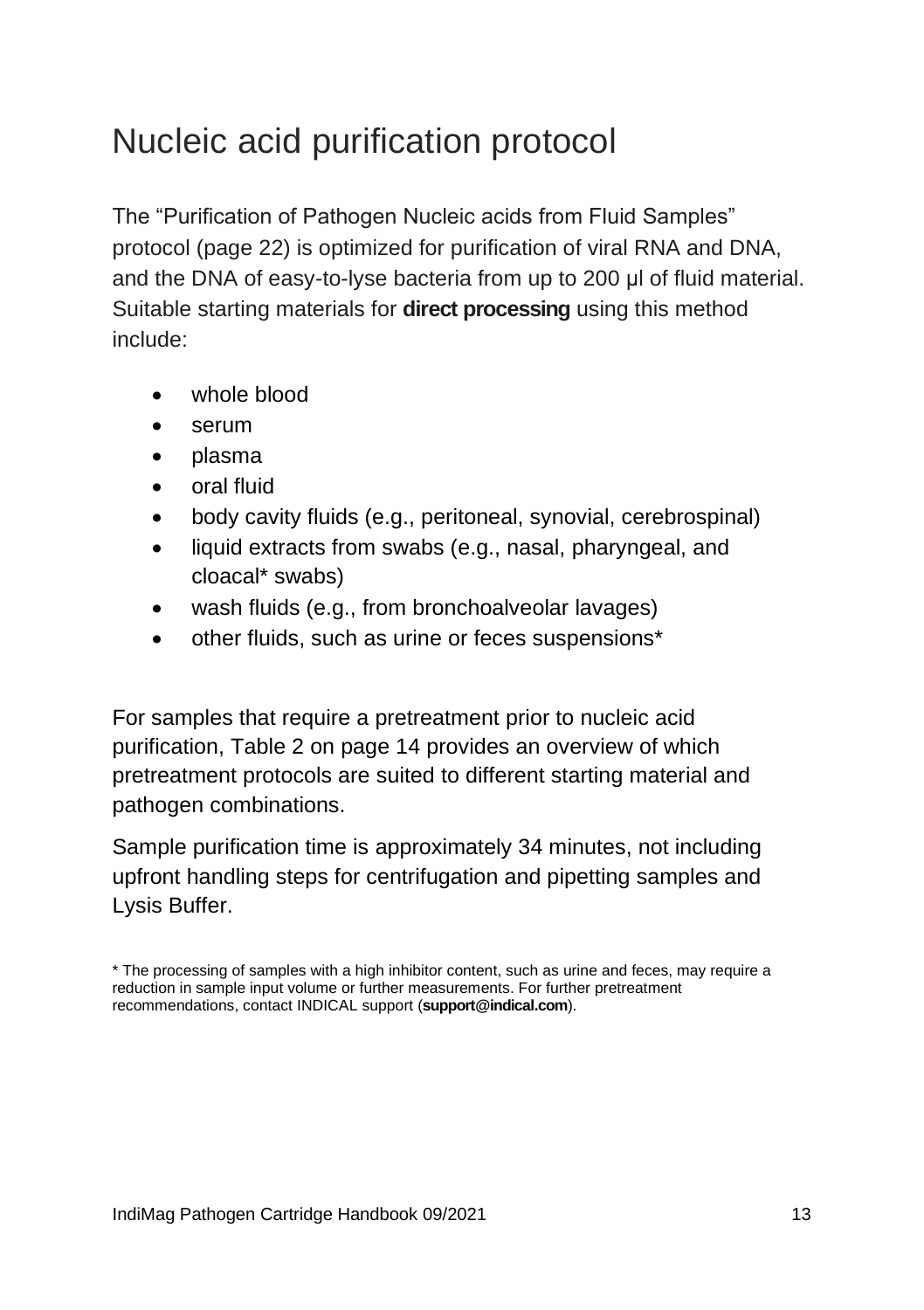# Pretreatments

The pretreatments mentioned in this handbook are optimized for specific combinations of starting material and target pathogens. The choice of pretreatment depends on the workflow focus and is to be followed by nucleic acid purification.

Table 2 on page 14 summarizes the pretreatments and their applications.

Some of the pretreatments may require additional components, which are indicated in each pretreatment protocol.

| <b>Sample</b>                                                                                          | <b>Target</b>                                                         | Pretreatment                                                                                       | handbook       |
|--------------------------------------------------------------------------------------------------------|-----------------------------------------------------------------------|----------------------------------------------------------------------------------------------------|----------------|
| <b>Fluids</b><br>(e.g., whole blood,<br>serum, plasma,<br>swab or wash<br>fluid, pretreated<br>tissue) | Viral RNA and<br>DNA, DNA of<br>easy-to-lyse<br>bacteria <sup>1</sup> |                                                                                                    |                |
| Whole blood or<br>pretreated tissue                                                                    | DNA of difficult-<br>to-lyse bacteria <sup>1</sup>                    | <b>Pretreatment B1</b><br>for difficult-to-lyse bacteria in<br>whole blood or pretreated<br>tissue | HB-2533        |
| Serum, plasma,<br>swabs, washes,<br>body cavity fluids,<br>urine                                       | DNA of difficult-<br>to-lyse bacteria <sup>1</sup>                    | <b>Pretreatment B2</b><br>for difficult-to-lyse bacteria in<br>body fluids <sup>2</sup>            | <b>HB-2534</b> |
| High-volume cell-<br>free fluids                                                                       | Easy-to-lyse<br>bacteria                                              | <b>Pretreatment B3</b><br>for easy-to-lyse bacteria in<br>high volume cell-free fluids             | <b>HB-2549</b> |

#### **Table 2: Pretreatment protocols for fluid and tissue samples**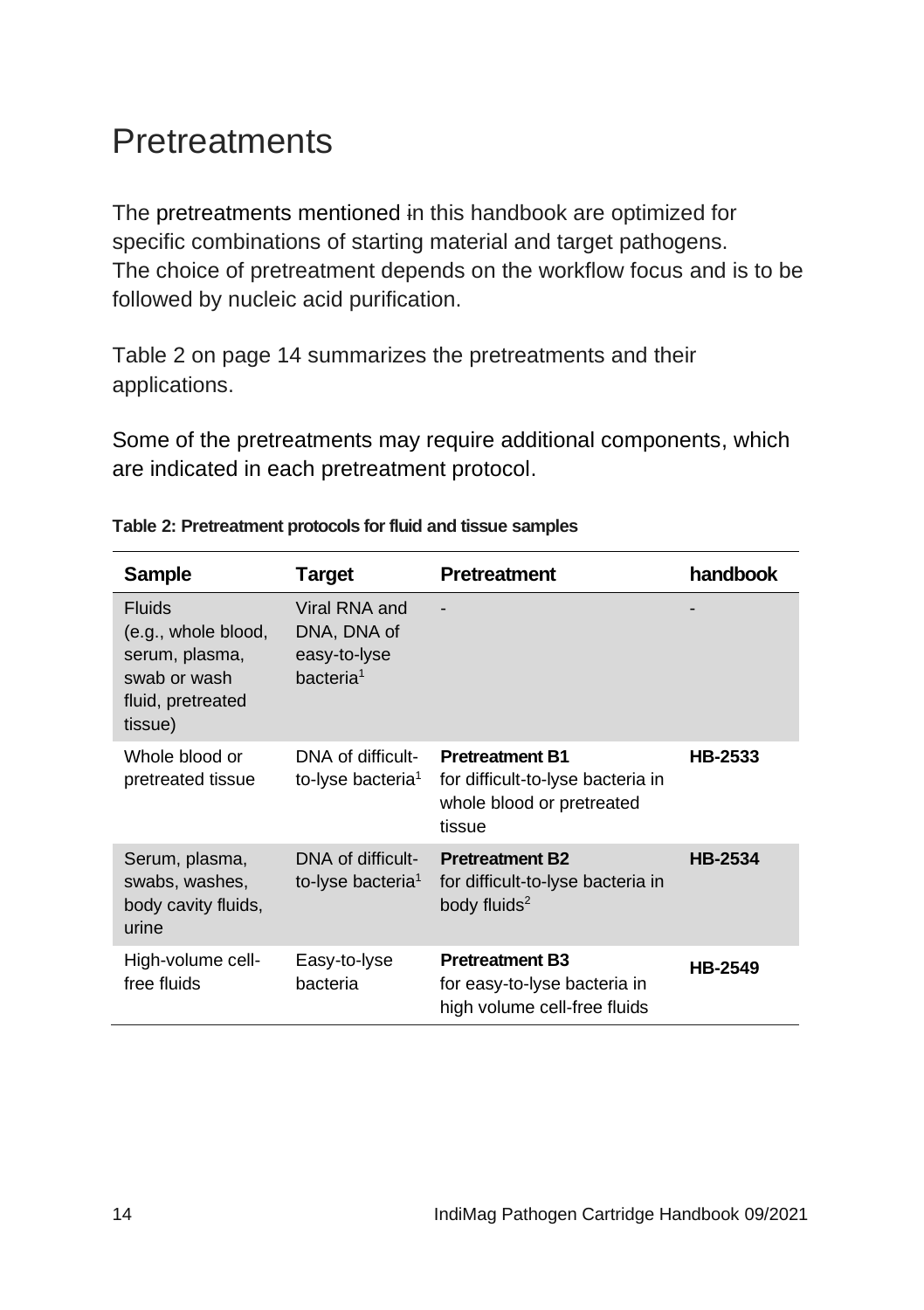| Tissue<br>(e.g., liver, spleen,<br>kidney, lymph                                            | Pathogen<br>nucleic acids                                              | <b>Pretreatment T1</b><br>Mechanical disruption of<br>tissue | <b>HB-2535</b> |
|---------------------------------------------------------------------------------------------|------------------------------------------------------------------------|--------------------------------------------------------------|----------------|
| node)                                                                                       | Viral $DNA^3$ ,<br>bacterial DNA <sup>4</sup>                          | <b>Pretreatment T2</b><br>Enzymatic digestion of tissue      | HB-2536        |
| <b>Rapid Partial</b><br>Disruption of<br>tissue                                             | Viral RNA and<br>DNA.<br>DNA of easy-to-<br>lyse bacteria <sup>1</sup> | <b>Pretreatment T3</b>                                       | <b>HB-2537</b> |
| Tissue containing<br>high amount of<br>lipids and/or<br>nucleases (e.g.<br>brain, pancreas) | Viral RNA and<br>DNA.<br>DNA of easy-to-<br>lyse bacteria <sup>1</sup> | <b>Pretreatment T4</b>                                       | <b>HB-2538</b> |
| Feces                                                                                       | Viral RNA and<br><b>DNA</b>                                            | <b>Pretreatment F1</b><br>Non-lysing suspension<br>method    | HB-2513        |
|                                                                                             | Bacterial DNA <sup>1</sup><br>and viral DNA                            | <b>Pretreatment F2</b><br>Lysing suspension method           | HB-2514        |
|                                                                                             | Mycobacterium<br>avium subsp.<br>paratuberculosis<br>(MAP) DNA         | <b>Pretreatment F-MAP</b>                                    | HB-2503        |
| Filter paper cards                                                                          |                                                                        | <b>Pretreatment C1</b>                                       | <b>HB-2520</b> |
| Swabs (tracheal,<br>oropharyngeal,<br>blood)                                                |                                                                        | <b>Pretreatment S1</b>                                       | HB-2516        |

1 Gram-positive bacteria are difficult to lyse due to their rigid cell wall. Many Gramnegative bacteria are easy to lyse, but some are not and will also benefit from Pretreatment B1 or B2.

2 Not suitable for whole blood.

3 Not suitable for viral RNA as the lysis conditions do not sufficiently conserve RNA integrity.

4 For difficult-to-lyse bacteria, use Pretreatment B1.

For further information on Pretreatments, please contact INDICAL Support at **support@indical.com**.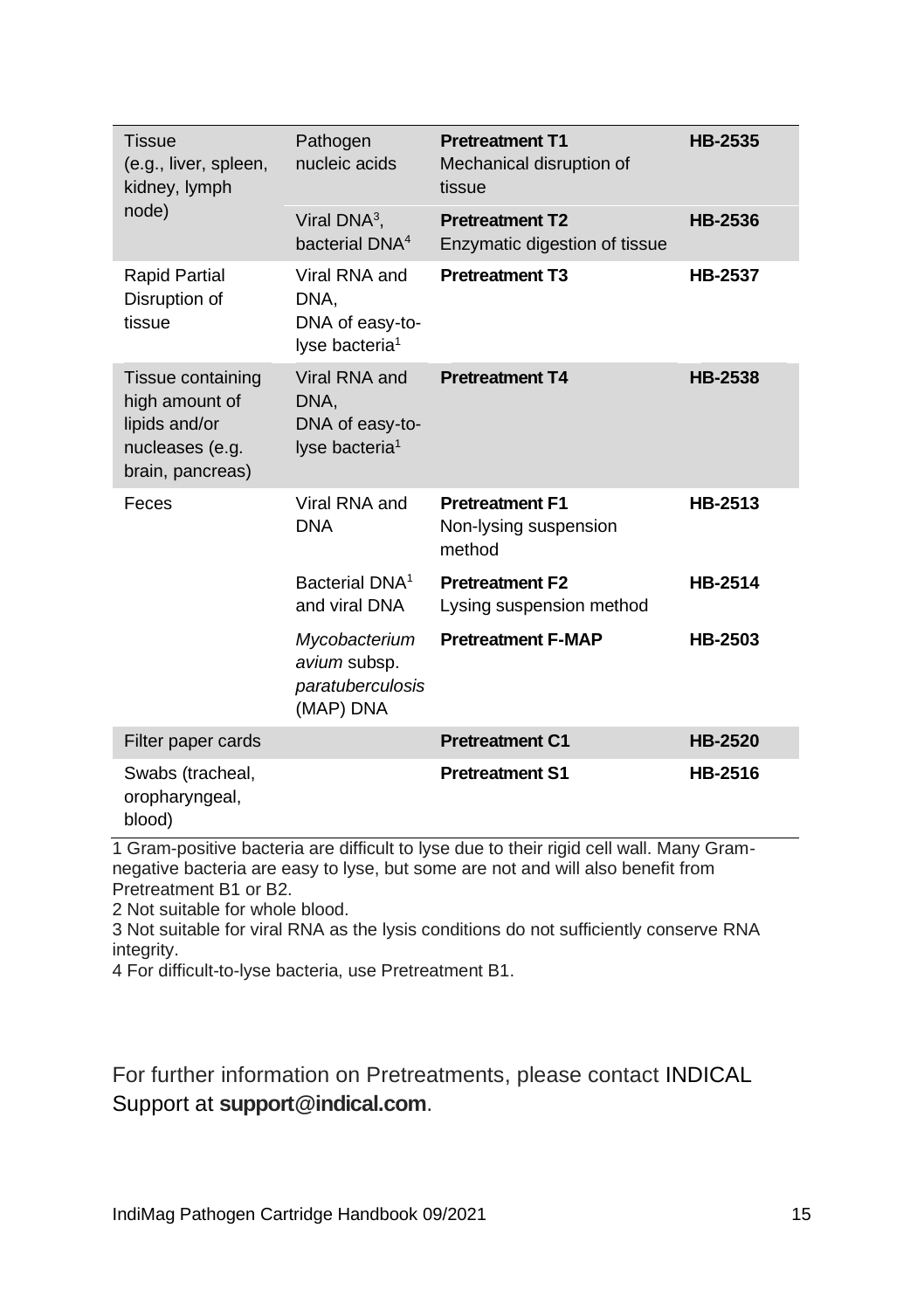### Equipment and reagents to be supplied by user

When working with chemicals, always wear a suitable lab coat, disposable gloves and protective goggles. For more information, consult the appropriate safety data sheets (SDSs), available from the product supplier.

- IndiMag 48/ IndiMag 48s, KingFisher Flex or equivalent workstation
- Pipettors and disposable pipette tips with aerosol barriers (20–1000 μl)
- Multichannel pipettor and disposable 1000 μl pipette tips with aerosol barriers
- Multidispenser
- Phosphate-buffered saline (PBS), may be required for diluting samples
- Vortexer
- Centrifuge to spin down cartridges prior to use
- Soft cloth or tissue and 70% ethanol or other disinfectant to clean the used worktable

**Note**: please read the respective user manual for cleaning and maintenance the extraction device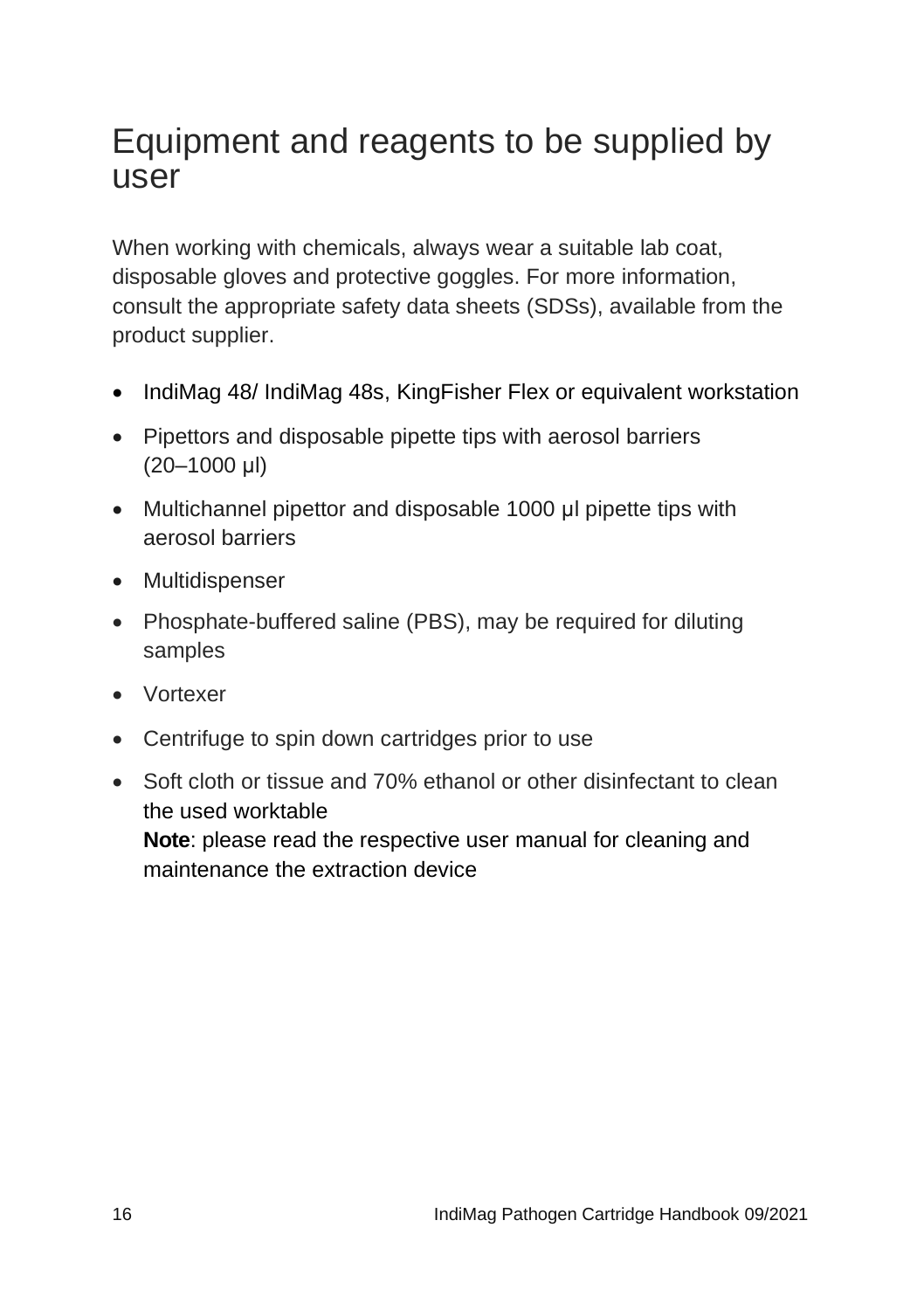# Important notes

### Starting material

The protocols in this handbook are optimized for purification of viral and bacterial nucleic acids, from easy-to-lyse sample types of low to moderate complexity. The IndiMag Pathogen protocol includes a special step that combines efficient lysis and binding in a single step, enabling quick, straight-forward sample processing. For sample types of higher complexity, such as tissue, feces and certain difficult-to-lyse pathogens, such as Gram-positive bacteria, specialized disruption and/or lysis pretreatments may be necessary. The user should determine appropriate pretreatments in advance, for such materials. General information about recommended sample types is given in the following sections. For further information, contact INDICAL support at **support@indical.com**.

Highly viscous fluids may require treatment to reduce their viscosity, to allow for efficient extraction of pathogen nucleic acids. Please contact INDICAL support at **support@indical.com** for recommendations.

Avoid repeated thawing and freezing of samples, since this may reduce nucleic acid yield and quality.

#### **Animal whole blood**

Blood samples treated with EDTA, citrate, or heparin as anticoagulant can be used for nucleic acid purification. Samples can be either fresh or frozen, provided that they have not been freeze-thawed more than once. Freeze-thawing more than once can lead to denaturation and precipitation of proteins, resulting in potential reduction in viral titers, and therefore, reduced yields of viral nucleic acids.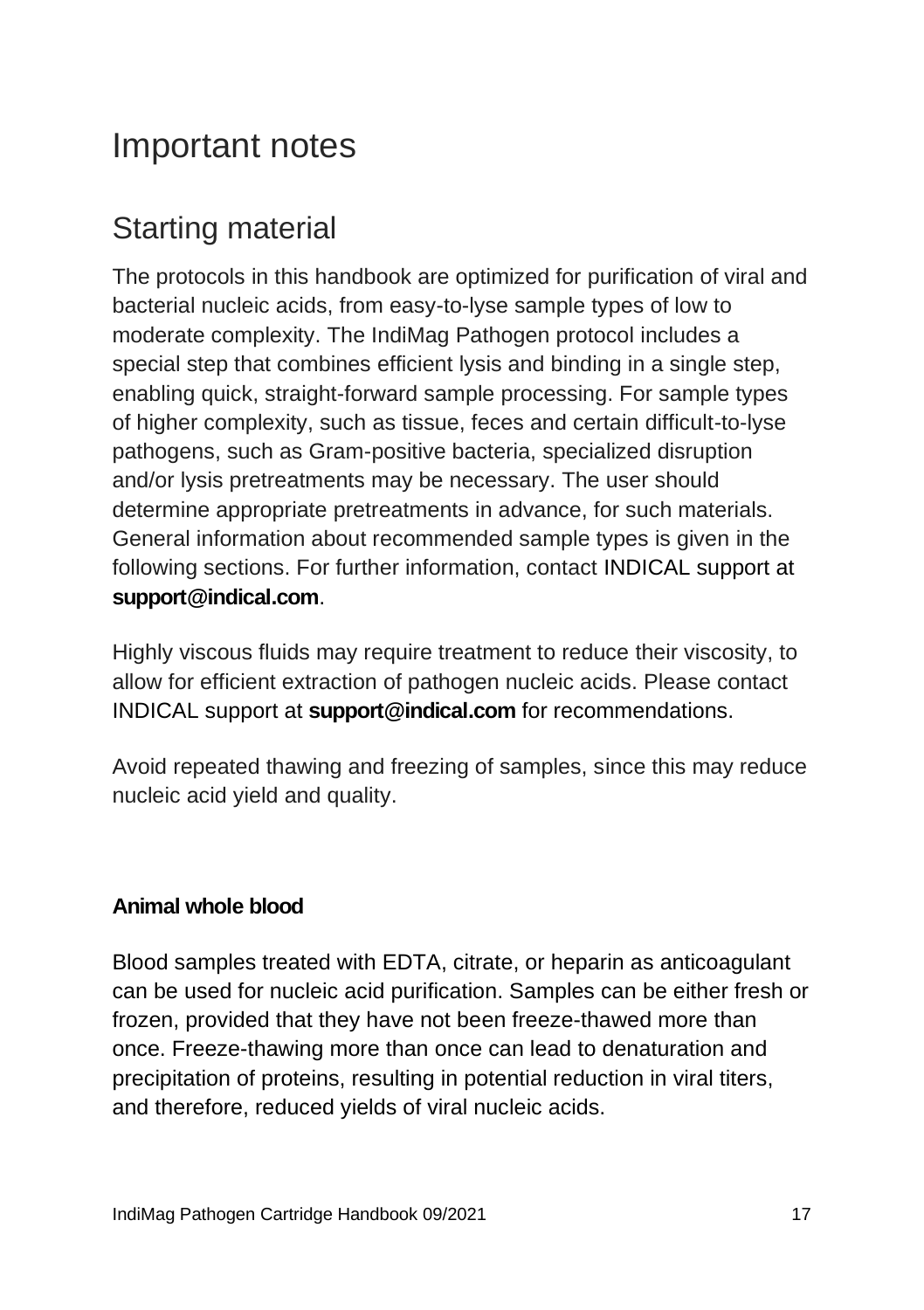After collection and centrifugation, whole blood samples can be stored at 2-8ºC for up to 6 hours. For longer storage, we recommend freezing aliquots at -30 to -15ºC or at -70ºC.

We recommend using 50-200 μl blood containing non-nucleated erythrocytes. However, highly elevated cell counts due to inflammatory or neoplastic diseases may strongly increase the host nucleic acid content of a sample. In this case, reduction of sample input to 50 μl may improve results in downstream assays, particularly in RT-PCR. If using less than 200 μl blood, adjust the sample volume to 200 μl with PBS or 0.9% NaCl.

For blood samples containing nucleated erythrocytes (e.g., samples from bird and fish), use less than 50 μl blood and adjust the sample volume to 200 μl with PBS or 0.9% NaCl.

#### **Animal serum, plasma, other body fluids, swab, and wash specimens**

Frozen plasma or serum must not be thawed more than once before processing.

Up to 200 μl serum, plasma, other body fluid, swab media supernatant, or wash fluid can be processed.

The processing of samples with very high inhibitor contents, such as urine or fecal suspensions, may require a reduction in sample input volume and/ or an extra pretreatment to remove inhibitors. To reduce the input volume, use 25-50 μl of the sample and adjust the volume to 200 μl with PBS or 0.9% NaCl.

For extraction of bacterial DNA, the input volume can be increased to more than 200 μl, e.g., 1.5 ml for increased sensitivity of bacterial detection. Gram-negative bacteria in cell-free fluids can be concentrated by centrifugation of higher volumes. Resuspend pellets in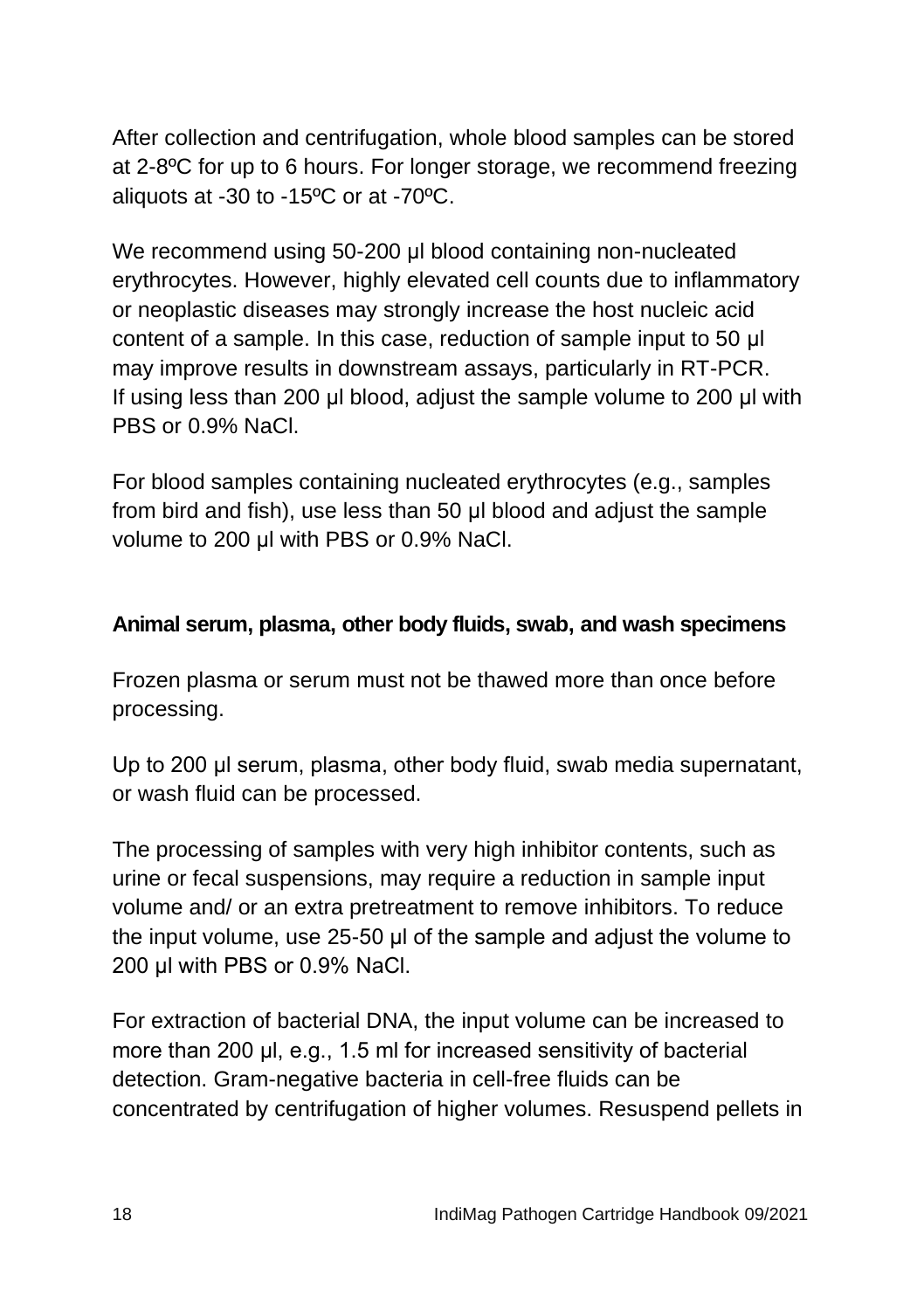PBS and use 200 μl as starting volume. See Pretreatment B2 for extraction of DNA from difficult-to-lyse bacteria.

#### **Animal tissues**

When working with tissue samples, mechanical or enzymatic disruption of the tissue structure is the prerequisite for liberation of cells, subsequent release of nucleic acids, and membrane permeability of the material.

Different tissue types can vary widely with regard to texture and rigidity, cell types, and content of host nucleic acids and inhibitory substances. In addition, the localization of pathogen nucleic acids in the tissue may vary depending on tissue type, pathogen, and stage of infection. Additional pretreatments for tissue samples are available at INDICAL Support, including a rapid protocol and recommendations for difficult tissues.

Up to 25 mg of fresh or frozen tissue can be used as a starting amount. For tissues with a very high number of cells for a given mass of tissue, such as spleen, a reduced amount of starting material (5-10 mg) should be used.

**Note**: Solid pieces remaining in the homogenate may aggregate with the MagAttract magnetic particles, which could decrease nucleic acid yield.

### Yields of nucleic acids

For samples containing a low amount of cells (e.g., serum and plasma), the yield of viral nucleic acids obtained can be below 1 μg and is therefore difficult to quantify using a spectrophotometer. In addition, eluates prepared with Carrier RNA may contain much more Carrier RNA than target nucleic acids. The IndiMag Pathogen Cartridge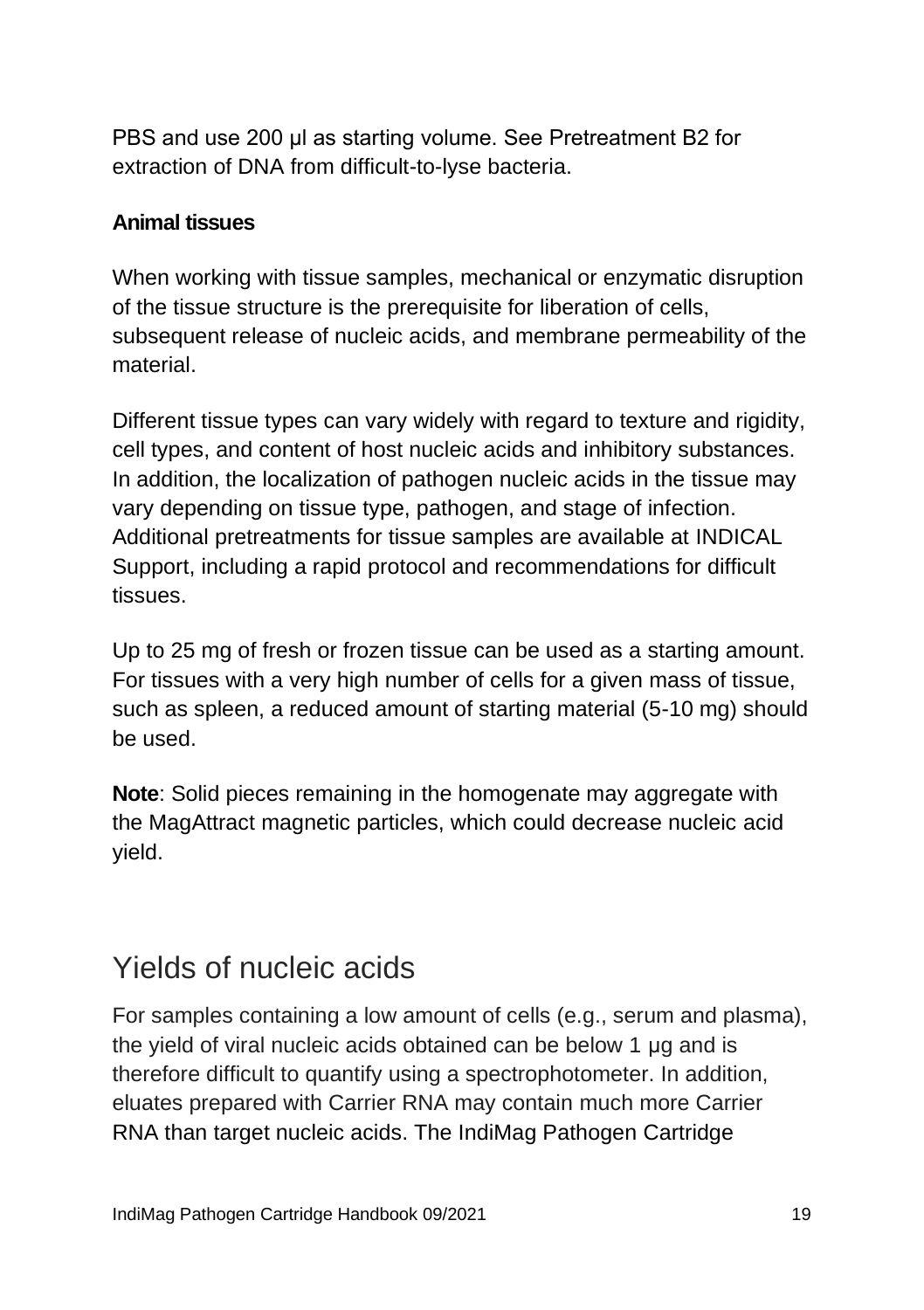recovers total nucleic acids. Therefore, cellular DNA and RNA will be co-purified from any cells in the sample along with viral RNA and DNA, and bacterial DNA, and cannot be distinguished using spectrophotometric measurements. We recommend using quantitative amplification methods such as quantitative real-time PCR or real-time RT-PCR to determine pathogen nucleic acid yields.

### Using Carrier RNA and internal controls

### Carrier RNA

The ready-to-use Lysis Buffer contains Carrier RNA. This enhances adsorption of viral RNA and DNA to the magnetic particles, which is especially important when the target molecules are not abundant. In addition, an excess of Carrier RNA reduces the chances of viral RNA degradation in the rare event that RNases are not denatured by the chaotropic salts and detergents in the lysis buffer.

#### Internal control

Use of an internal control, such as the intype IC-DNA or intype IC-RNA is optional, depending on the amplification system of choice. If the IndiMag Pathogen Cartridge is used in combination with amplification systems that employ an internal control, introduction of these internal controls may be required during the purification procedure, to monitor the efficiency of sample preparation and downstream assay.

Add unprotected internal control nucleic acids (e.g., plasmid DNA or in vitro transcribed RNA) to the Lysis Buffer only. Do not add these internal control nucleic acids directly to the sample.

The amount of internal control added depends on the assay system and the elution volume. Evaluation of the correct amount of internal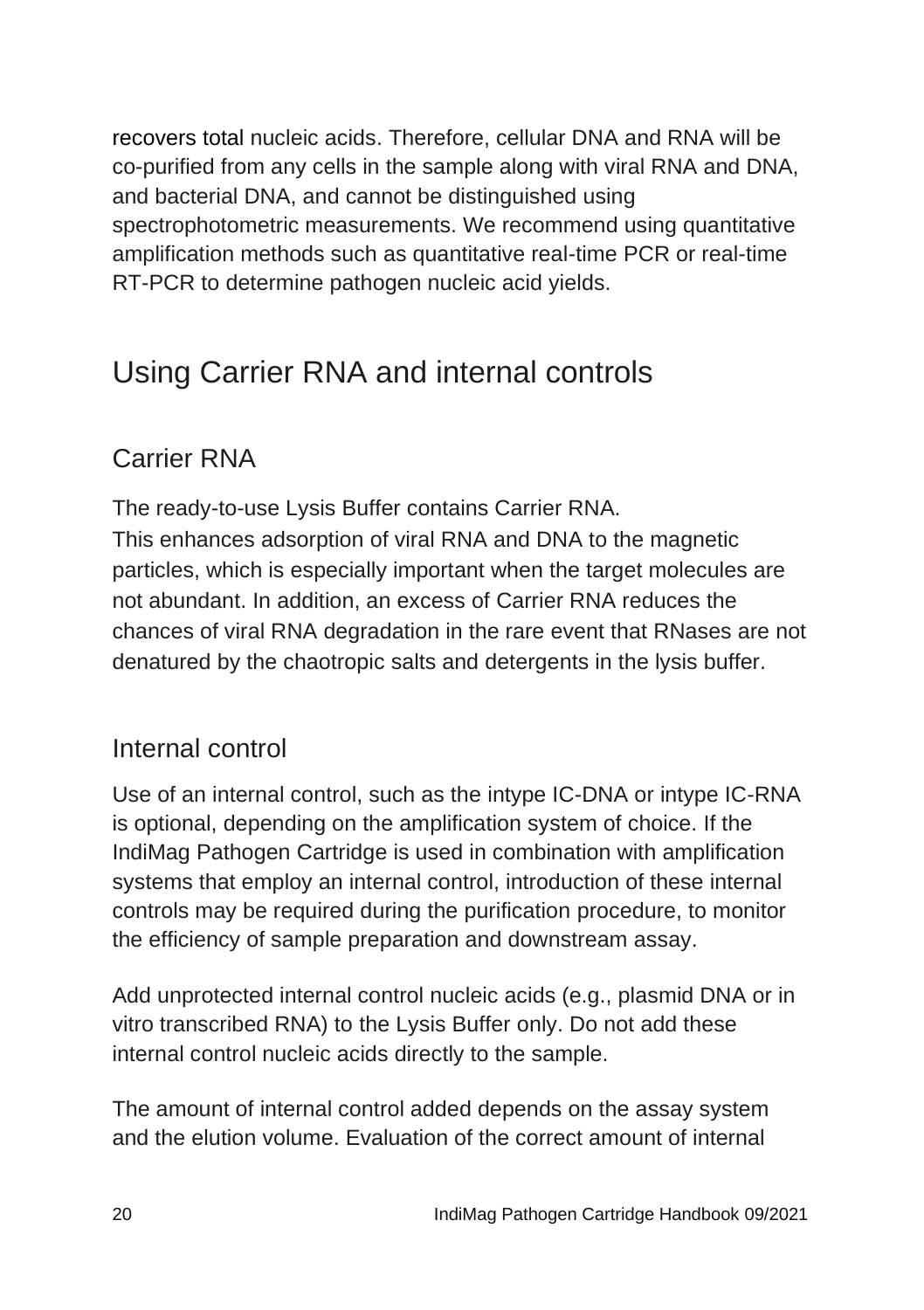control nucleic acid must be performed by the user. Refer to the manufacturer's instructions to determine the optimal concentration of internal control or contact INDICAL Support (**support@indical.com**) for further information.

### Storing nucleic acids

For short-term storage of up to 24 hours, we recommend storing the purified viral RNA and DNA at 2-8°C. For storage longer than 24 hours, we recommend storing purified nucleic acids at -30 to -15°C, or even at -70°C in the case of RNA.

### Handling RNA

RNases are very stable and active enzymes that generally do not require cofactors to function. Since RNases are difficult to inactivate and only minute amounts are sufficient to destroy RNA, do not use any plasticware or glassware without first eliminating possible RNase contamination. Care should be taken to avoid inadvertently introducing RNases into the RNA sample during or after the purification procedure.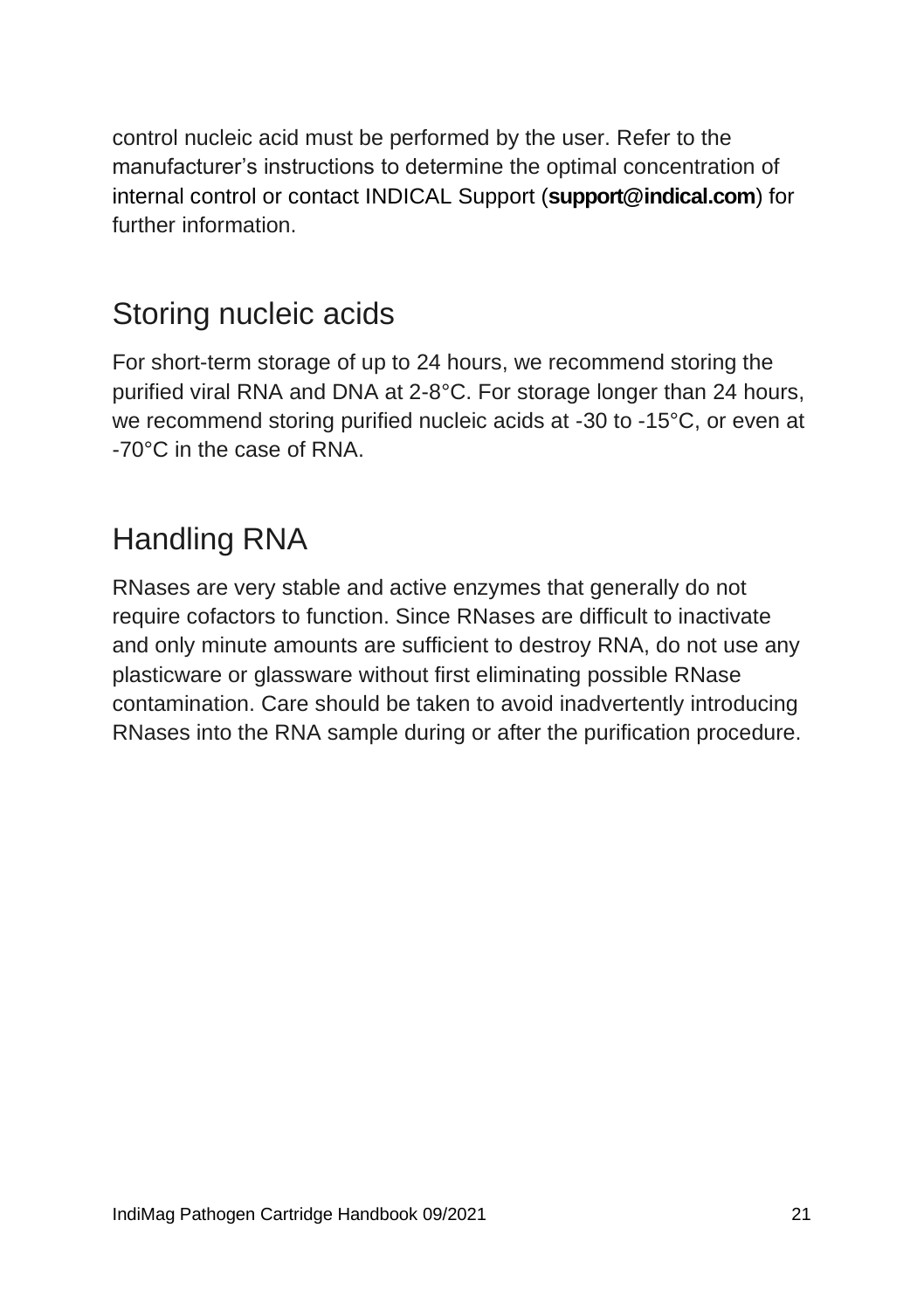## Protocol: Purification of pathogen nucleic acids from fluid samples

This protocol is for the purification of viral RNA and DNA, and the DNA of easy-to-lyse bacteria from fluid samples or pretreated tissue samples using a magnetic particle processor, such as the IndiMag 48/ IndiMag 48s or a KingFisher Flex and the compatible IndiMag Pathogen Cartridge.

### Important points before starting

- Ensure that you are familiar with the correct operation of the workstation. Refer to the respective user manual for operating instructions.
- Before beginning the procedure, read "Important notes" (page 17).

### Things to do before starting

- Thaw and equilibrate samples at room temperature (15-25°C).
- If the volume of the sample is less than 200 μl, add PBS or 0.9% NaCl to a final volume of 200 μl.
- Depending on the kit being used, invert the IndiMag Pathogen IM48 Cartridge or "Wash 1" of IndiMag Pathogen KF96 Cartridge several times prior use, until the beads appear free in solution. Centrifuge the cartridge at room temperature (15-25°C) for 1 minute at 500 x *g*.

**Note**: Centrifugation of IndiMag Pathogen IM48 cartridges require an IndiMag specific centrifugation adapter.

**Important**: Do not add the Lysis Buffer directly to the first step column! This can cause clogs or precipitates. Follow the procedure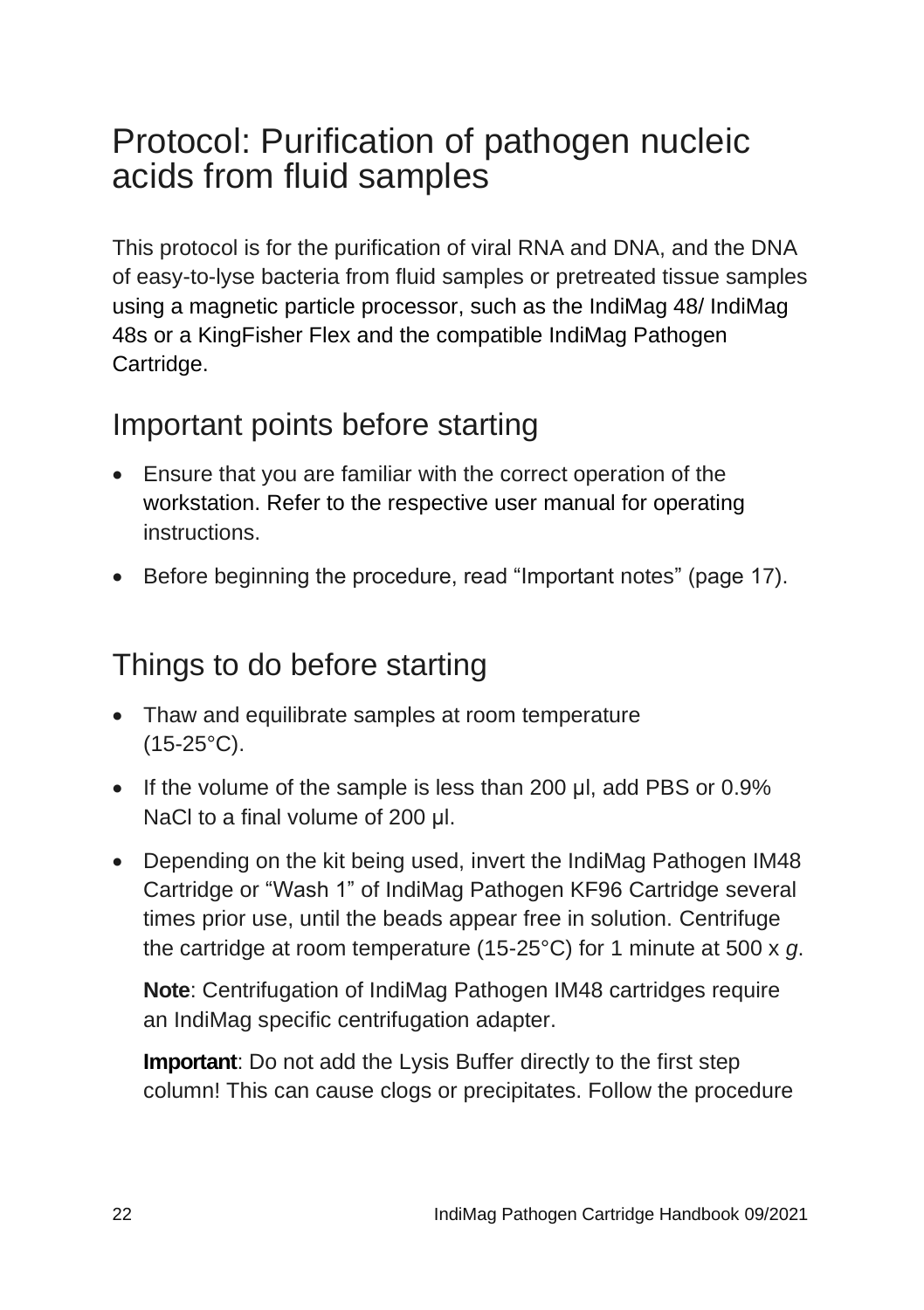as described below (pipetting samples into the wells, followed by the Lysis Buffer).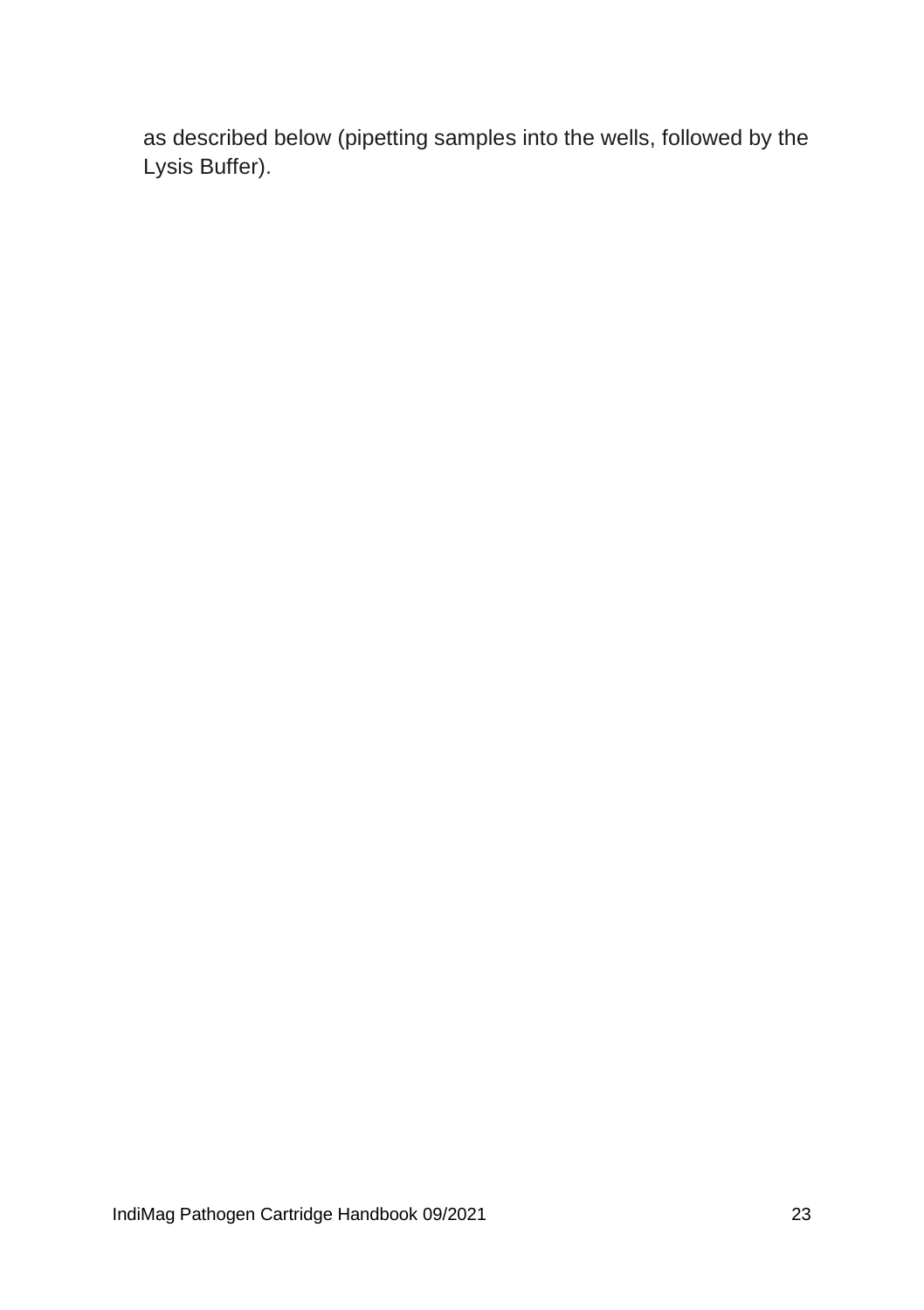### Procedure for use with IndiMag 48 or IndiMag 48s

- 1. Invert the cartridge several times prior use, until the beads appear free in solution.
- 2. Centrifuge the cartridge in the IndiMag specific centrifugation adapter at room temperature (15-25°C) for 1 min at 500 x *g*.
- 3. Carefully peel off the foil covering the cartridge.
- 4. Pipet 200 µl sample into the bottom of the first column (marked in blue in Fig. 3).

**Note**: If your sample volume is less than 200 µl, bring it to 200 µl by adding PBS.



**Figure 3. Types of cartridges and set up**

- 5. Add 500 µl Lysis Buffer to each sample in the first column (marked in blue in Fig. 3).
- 6. Immediately load the prepared plates onto the IndiMag 48 or IndiMag 48s, load the magnet rod cover strips on correct positions and start the appropriate protocol.

**Note**: the "Pathogen" protocol is preinstalled on the IndiMag 48 and IndiMag 48s.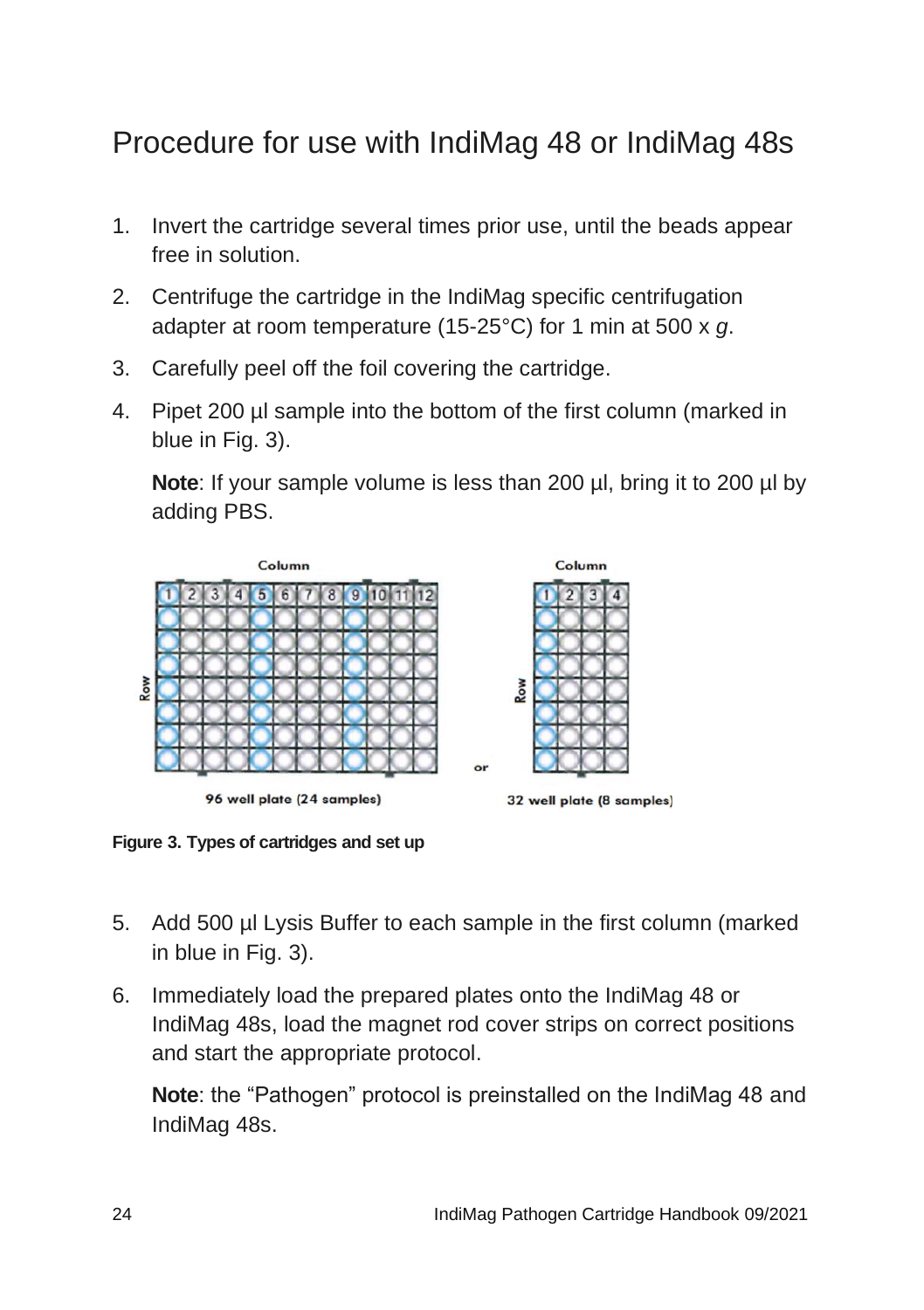### Procedure for use with KingFisher Flex (or similar)

- 1. Invert the IndiMag Pathogen KF96 Cartridge "Wash 1"  $(2)$ ) several times prior use, until the beads appear free in solution.
- 2. Centrifuge the IndiMag Pathogen KF96 cartridges  $(1)$ - $(6)$ ) in a 96well-deep-well plate centrifugation adapter at room temperature (15-25°C) for 1 min at 500 x *g*.
- 3. Carefully peel off the foil covering the IndiMag Pathogen KF96 cartridge "Lysate"  $( \bigcap )$ .
- 4. Pipet 200 µl sample into the bottom of the IndiMag Pathogen KF96 cartridge "Lysate"  $($  $)$ ).

**Note**: If your sample volume is less than 200 µl, bring it to 200 µl by adding PBS.

| <b>Slot</b>   | <b>Loading message</b> | Format                  | Item to add |
|---------------|------------------------|-------------------------|-------------|
| 6             | Load Rod Cover         | 96-well deep well plate | Rod Cover   |
| 5             | Load Elution           | 96-well microplate      | Elution     |
| 4             | Load Wash 3            | 96-well deep well plate | Wash 3      |
| 3             | Load Wash 2            | 96-well deep well plate | Wash 2      |
| $\mathcal{P}$ | Load Wash 1            | 96-well deep well plate | Wash 1      |
|               | Load Lysate            | 96-well deep well plate | Lysate*     |

**Table 3: Instrument setup KingFisher Flex or alternative**

\* Includes 200 µl sample and 500 µl Lysis Buffer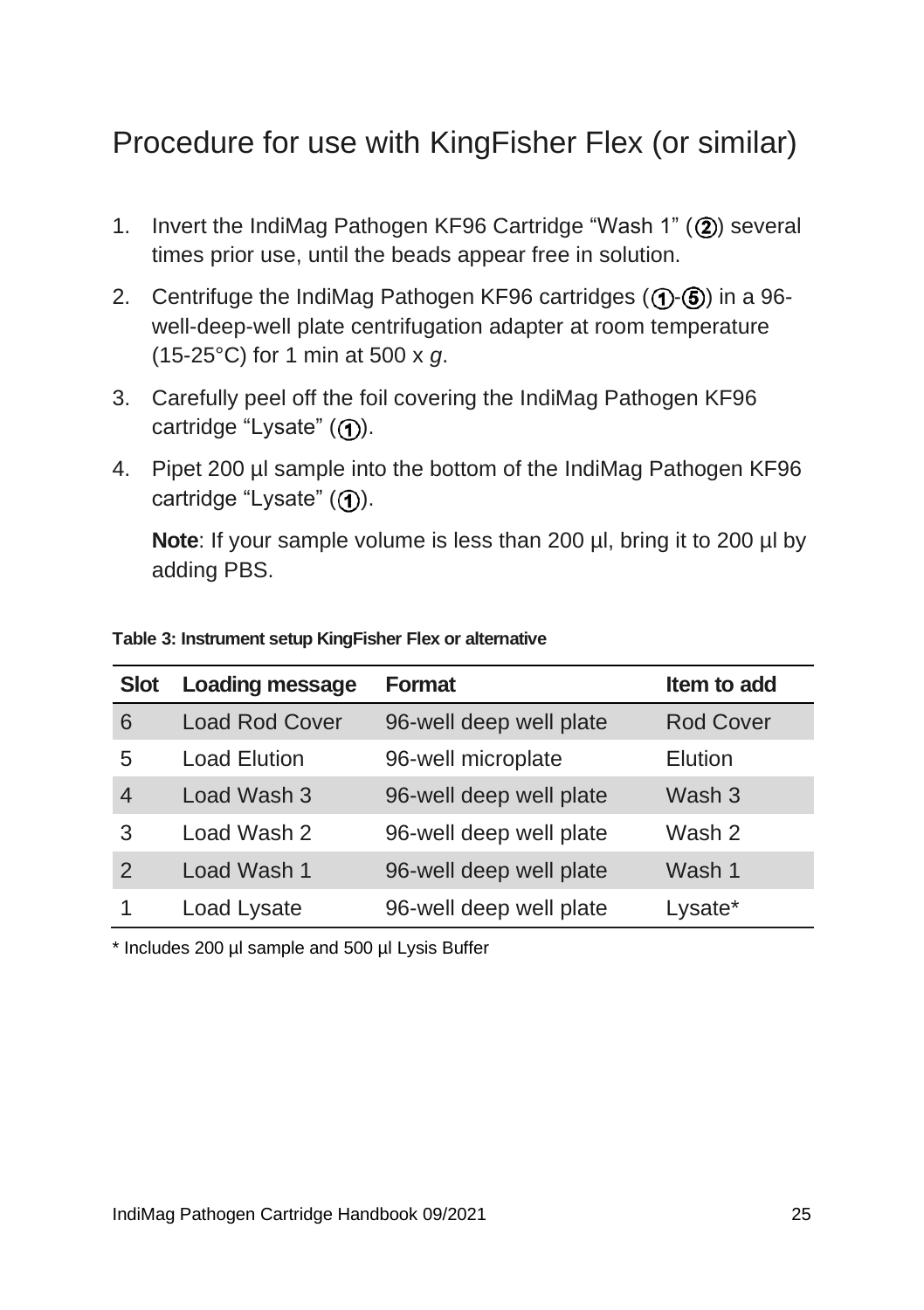- 5. Add 500 µl Lysis Buffer to each sample in the IndiMag Pathogen KF96 cartridge "Lysate"  $(①)$ .
- 6. Carefully peel off the foil covering the remaining IndiMag Pathogen KF96 cartridges  $(2)$ - $(5)$ .
- 7. Immediately load the prepared plates onto the processor, load the magnet rod cover plate and start the appropriate protocol.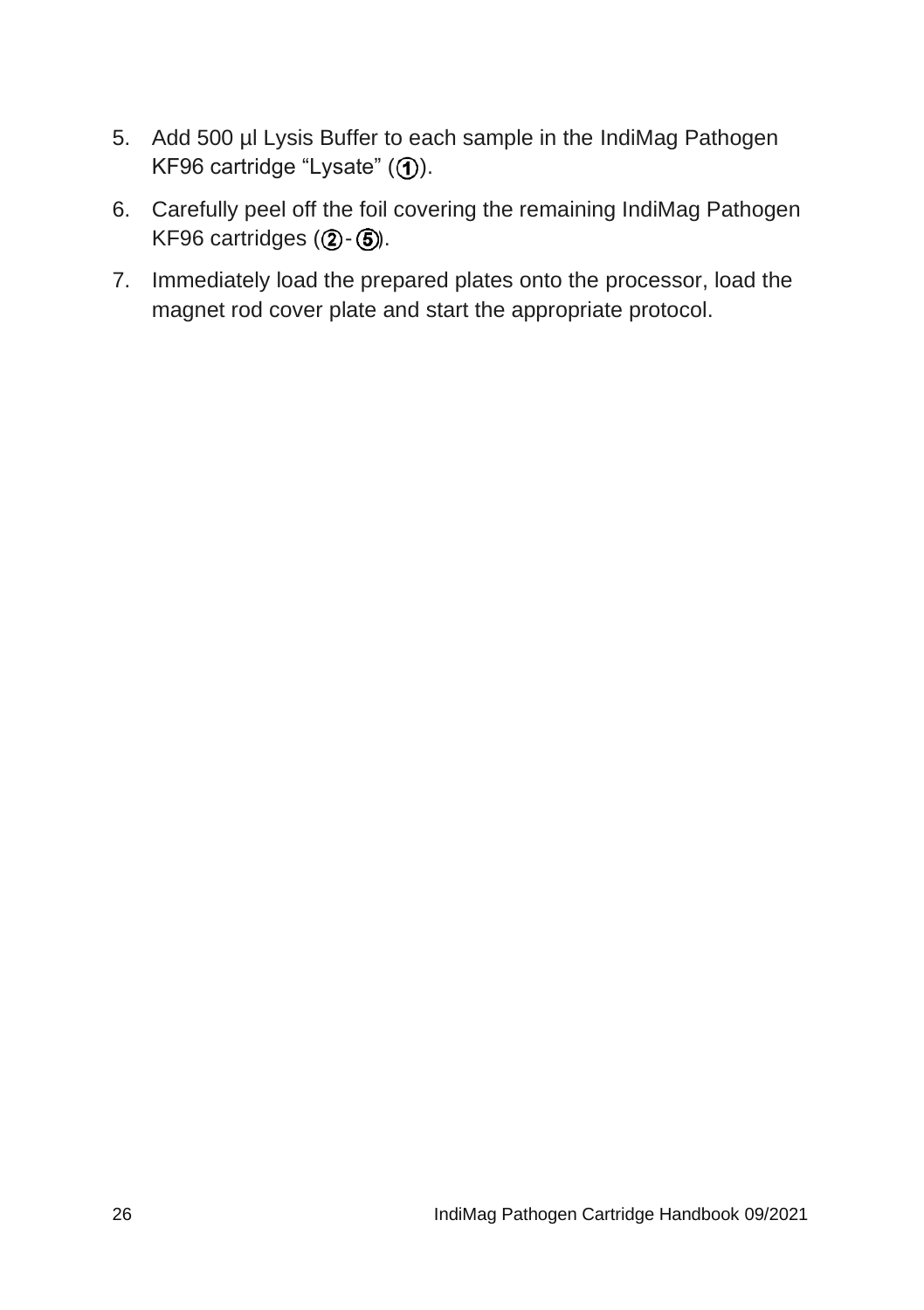# Troubleshooting guide

This troubleshooting guide may be helpful in solving any problems that may arise.

For more information or help please contact INDICAL Support at **support@indical.com**.

|                |                                                                       | <b>Comments and suggestions</b>                                                                                                                                                                                                                                                                                                                                                                                                                                                             |
|----------------|-----------------------------------------------------------------------|---------------------------------------------------------------------------------------------------------------------------------------------------------------------------------------------------------------------------------------------------------------------------------------------------------------------------------------------------------------------------------------------------------------------------------------------------------------------------------------------|
|                | Low yield of DNA and RNA                                              |                                                                                                                                                                                                                                                                                                                                                                                                                                                                                             |
| 1              | Insufficient sample lysis                                             | For some DNA viruses and bacteria, heated lysis<br>may improve lysis efficiency. For this purpose, an<br>off-board-lysis protocol is available. Please contact<br>INDICAL Support at support@indical.com.                                                                                                                                                                                                                                                                                   |
| $\mathcal{P}$  | RNase contamination in<br><b>Elution Buffer</b>                       | Take care not to introduce RNases, which can<br>degrade viral RNA. In case of RNase contamination,<br>repeat the purification procedure with new samples.                                                                                                                                                                                                                                                                                                                                   |
| 3              | Nucleic acids in samples<br>already degraded prior to<br>purification | Samples were freeze-thawed more than once or<br>stored at room temperature (15-25°C) for too long.<br>Always use fresh samples or samples thawed only<br>once. Repeat the purification protocol with new<br>samples.                                                                                                                                                                                                                                                                        |
|                |                                                                       | DNA or RNA does not perform well in downstream applications                                                                                                                                                                                                                                                                                                                                                                                                                                 |
| 1              | Little or no DNA or RNA in<br>the eluate                              | See "Low yield of viral DNA and RNA" (above) for<br>possible reasons. Increase the amount of eluate<br>added to the reaction, if possible.                                                                                                                                                                                                                                                                                                                                                  |
| $\overline{2}$ | Carryover of magnetic<br>particles                                    | Carryover of magnetic particles in eluates does not<br>affect most downstream applications. Magnetic-<br>particle carryover can be minimized by placing the<br>microplate containing eluates in a suitable magnet<br>(e.g., 96-Well Magnet Type A or 12-Tube Magnet for<br>1 min, and transferring the eluates to a clean<br>microplate. If a suitable magnet is not available,<br>centrifuge the microplate containing eluates at full<br>speed for 1 min to pellet any remaining magnetic |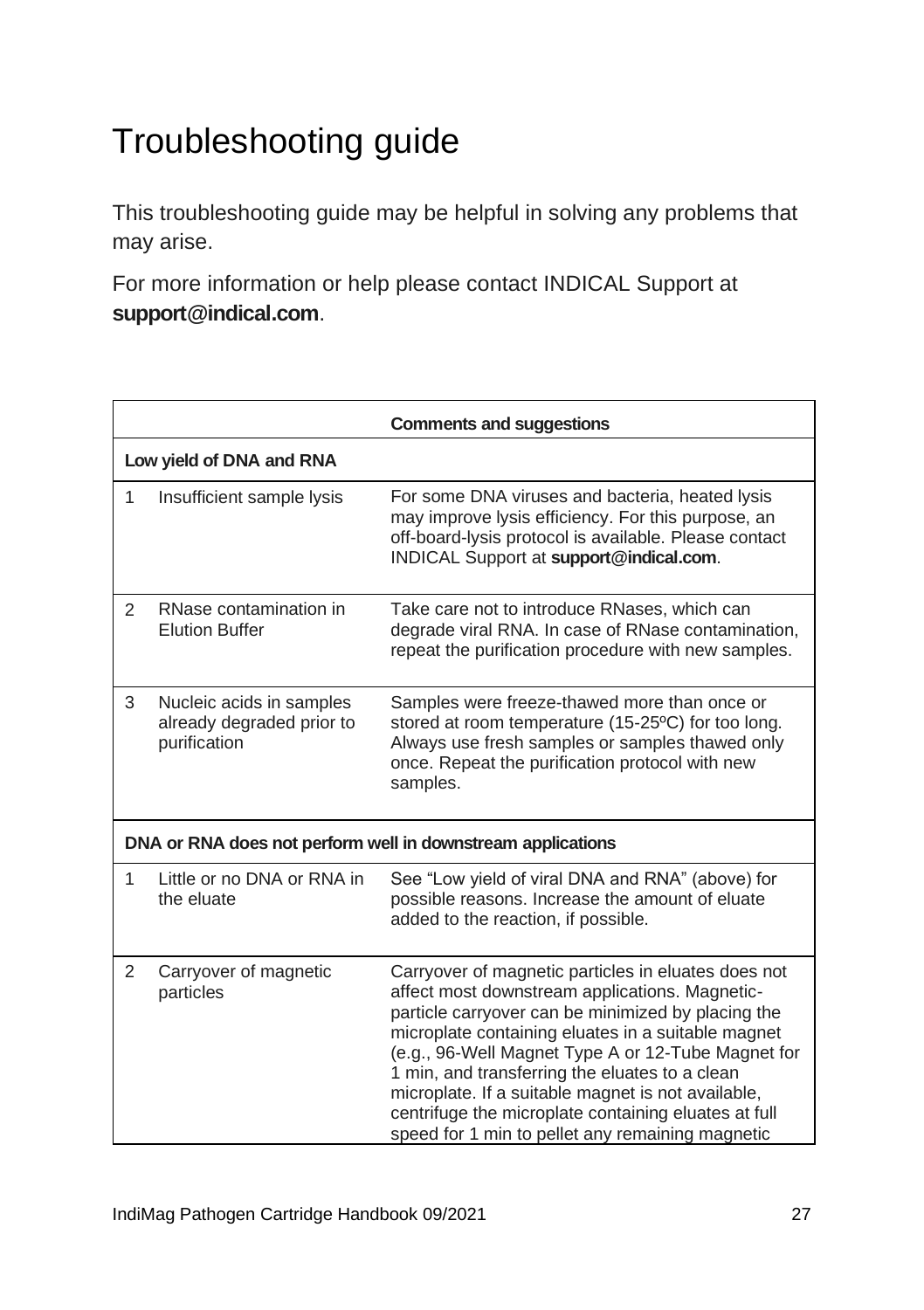|   |                                                                       | particles, and transfer the supernatants to a clean<br>microplate.                                                                                                                                                                                                                                   |
|---|-----------------------------------------------------------------------|------------------------------------------------------------------------------------------------------------------------------------------------------------------------------------------------------------------------------------------------------------------------------------------------------|
| 3 | Excessive eluate in the<br>amplification reaction                     | Determine the maximum volume of eluate suitable<br>for your amplification reaction. Reduce or increase<br>the volume of eluate added to the amplification<br>reaction, accordingly.                                                                                                                  |
| 4 | Degraded RNA                                                          | RNA may have been degraded by RNases in the<br>original samples. Ensure that the samples are<br>processed immediately after collection or recovery<br>from storage. Repeat the purification protocol with<br>new samples.                                                                            |
| 5 | Nucleic acids in samples<br>already degraded prior to<br>purification | Samples were freeze-thawed more than once or<br>stored at room temperature (15-25°C) for too long.<br>Always use fresh samples or samples thawed only<br>once. Repeat the purification protocol with new<br>samples.                                                                                 |
| 6 | <b>PCR</b> inhibition                                                 | Some sample types (e.g., animal whole blood and<br>feces) may contain high amounts of PCR inhibiting<br>substances. Removal of inhibitors may not be<br>complete without special treatment. Reduce the<br>amount of sample input or/and the amount of eluate<br>added to the amplification reaction. |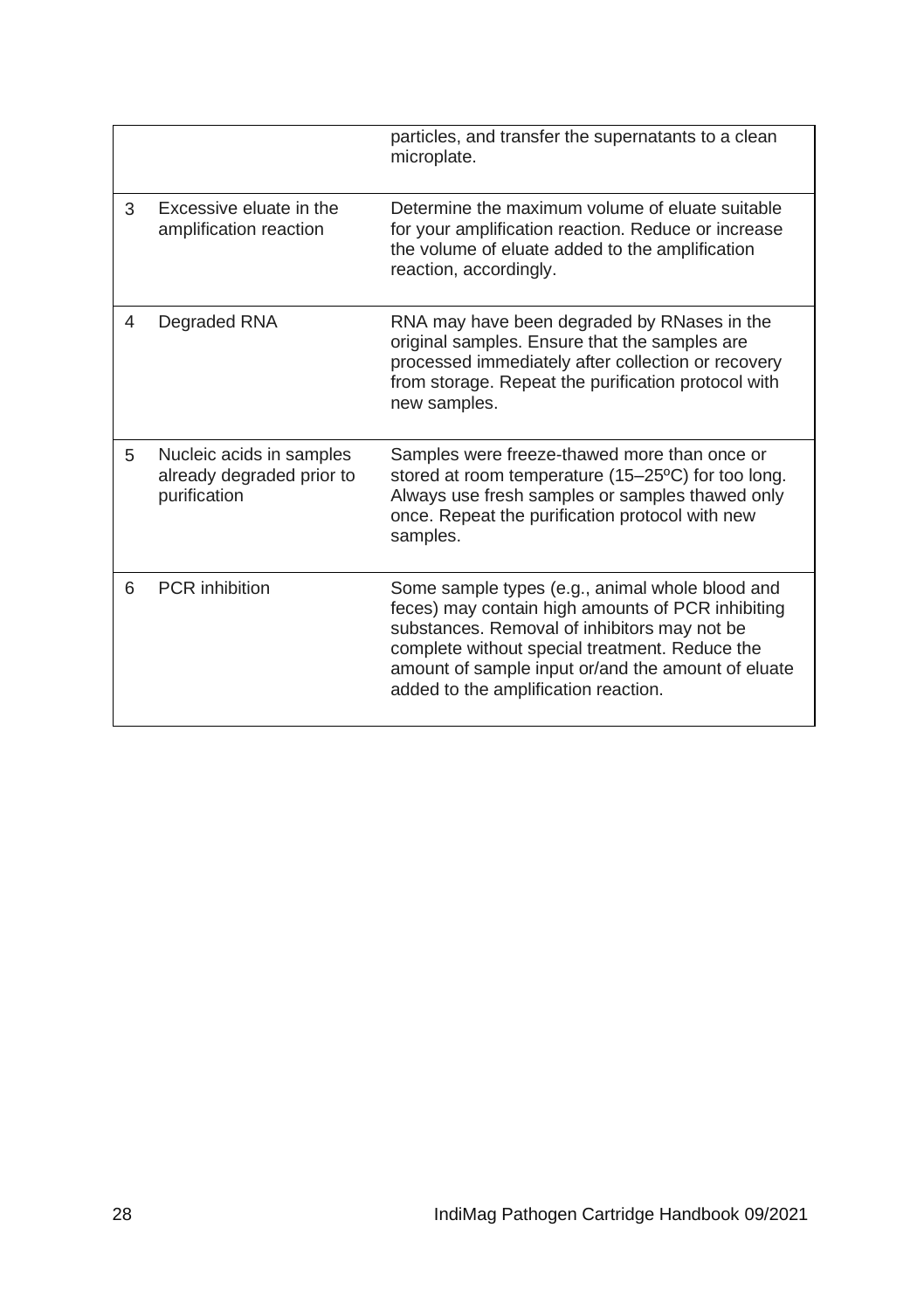# Order information

| <b>Product name</b>                      | Cat. no.     |
|------------------------------------------|--------------|
| IndiMag Pathogen IM48 Cartridge (2 x 24) | SP947654P224 |
| IndiMag Pathogen IM48 Cartridge (6 x 8)  | SP947654P608 |
| IndiMag Pathogen KF96 Cartridge (1 x 96) | SP947855P196 |
| IndiMag 48s                              | IN943048     |
| IndiMag 48 PW Rod cover (672)            | PW940237     |
| intype IC-DNA                            | IC289980     |
| intype IC-RNA                            | IC289970     |

INDICAL offers a broad range of ready-to-use pathogen specific ELISA kits, qPCR/ RT-qPCR assays and reagents.

To optimize your workflow, and to handle your sample and throughput needs, INDICAL additionally offers instruments and kits for the efficient extraction of nucleic acids from a variety of sample types.

Visit **www.indical.com** for more information about bactotype, cador, cattletype, flocktype, IndiMag, IndiSpin, intype, pigtype and virotype products.

For up-to-date licensing information and product-specific disclaimers, see the respective INDICAL product handbook or user manual.